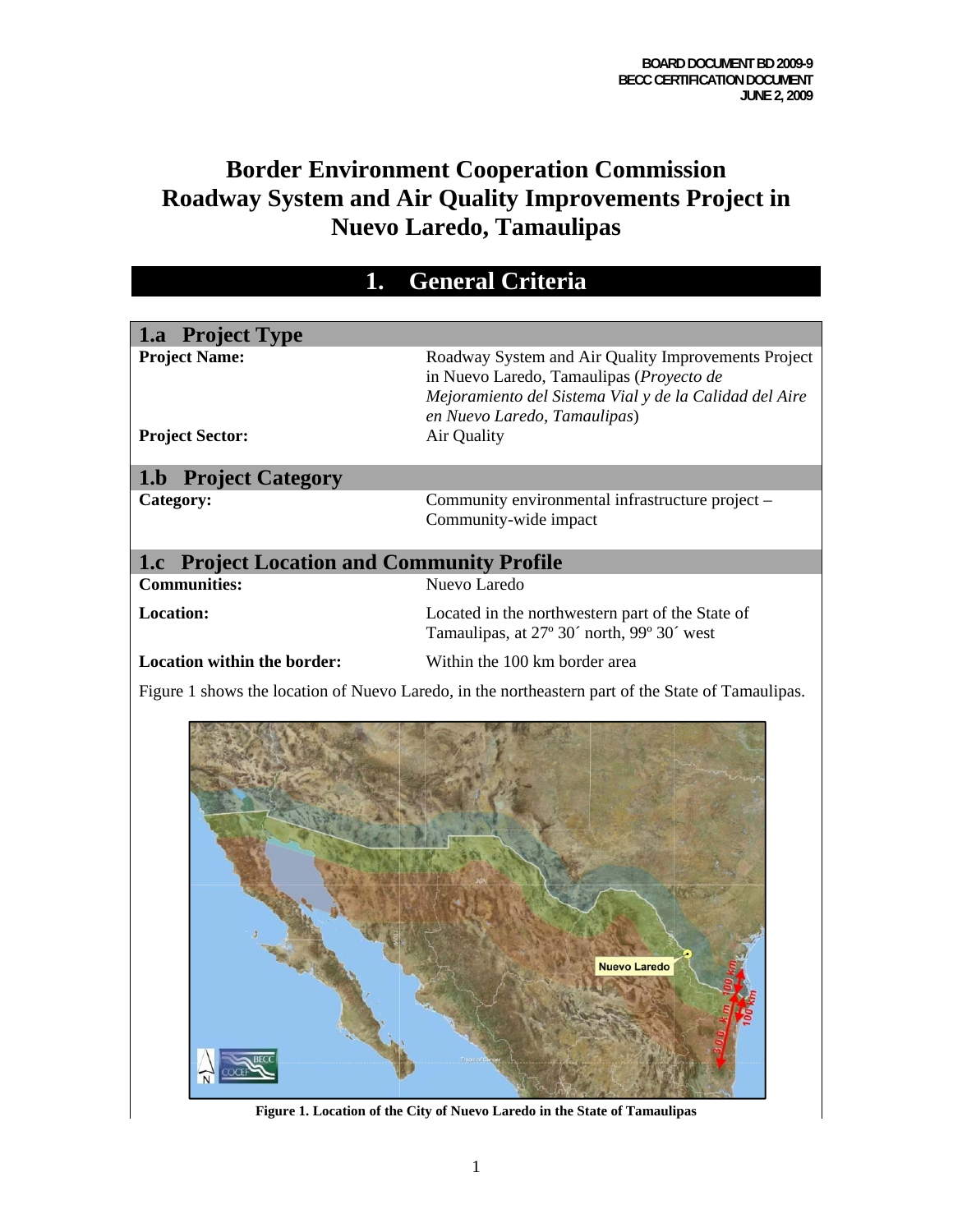**Demographics** 

### Current population: Reference: 379,206 estimated for 2009 CONAPO 2006 - 2030 Population estimates *(Proyecciones Poblacionales 2006- 2030 CONAPO)*  Growth rate: 2.73 % Reference: National Municipal Information System 7.0 (*Sistema Nacional de Información Municipal 7.0*, SNIM) Economically active population: 116,674 residents Reference: National Municipal Information System 7.0 (*Sistema Nacional de Información Municipal 7.0*, SNIM) Median per capita income: \$ 4,706 USD/year Reference: BECC estimations based on statistics by INEGI and the National Commission on Minimum Wages. Primary economic activities: Manufacturing industry, trade, transportation, and communications Marginalization Rate:  $1.63312$ , Very Low (CONAPO) **Services Water System**  Water coverage: Water supply source: Water connections: **Wastewater Collection System**  Wastewater coverage: Domestic connections: **Wastewater Treatment**  Wastewater treatment coverage: **Solid Waste**  Solid waste collection coverage: **Street Paving**  98% Rio Grande 68,369 80 % 55,811 40 % 90%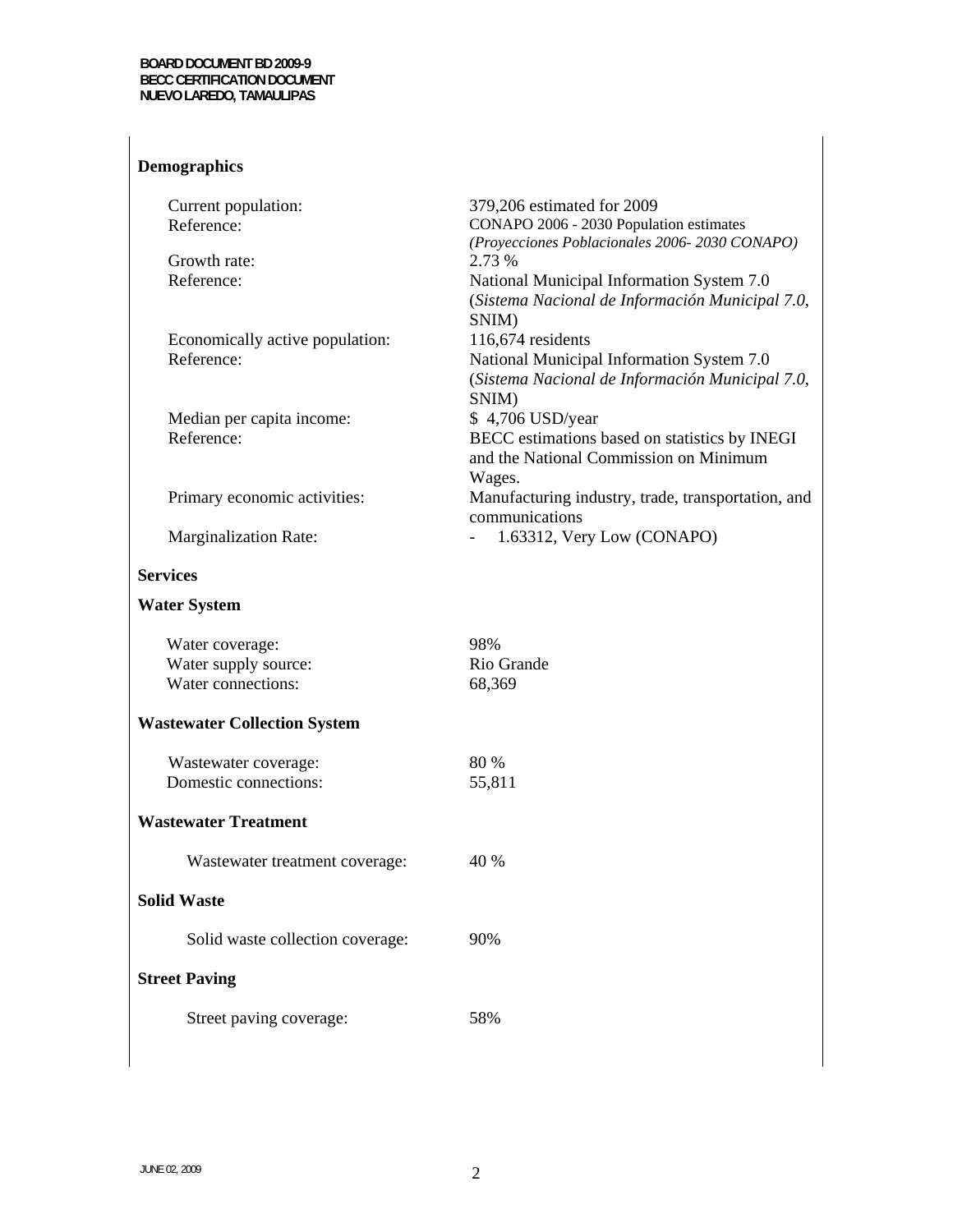#### **BOARD DOCUMENT BD 2009-9 BECC CERTIFICATION DOCUMENT NUEVO LAREDO, TAMAULIPAS**

| 1.d Legal Authority                                         |                                                                                                                                                                                                                                                                                                                                                                                                                                  |  |
|-------------------------------------------------------------|----------------------------------------------------------------------------------------------------------------------------------------------------------------------------------------------------------------------------------------------------------------------------------------------------------------------------------------------------------------------------------------------------------------------------------|--|
| Project applicant:                                          | City of Nuevo Laredo, through the Secretariat of Public<br>Works, Urban Development, Environment, and<br>Municipal Services (SOPDUMASM, in Spanish)                                                                                                                                                                                                                                                                              |  |
| Legal representative:                                       | Mario Alberto Salinas-Falcón                                                                                                                                                                                                                                                                                                                                                                                                     |  |
| <b>Legal instrument to demonstrate</b><br>legal authority:  | Municipal Code for the State of Tamaulipas                                                                                                                                                                                                                                                                                                                                                                                       |  |
| Date of instrument:                                         | State of Tamaulipas Official Daily No. 1, January 1st,<br>2008                                                                                                                                                                                                                                                                                                                                                                   |  |
| <b>Compliance with Agreements:</b>                          | 1983 La Paz Agreement, or Border Environment<br>٠<br>Agreement<br>1990 Integrated Border Environmental Plan (IBEP)<br>1994 North American Free Trade Agreement<br>(NAFTA)<br>Border 2012 Program                                                                                                                                                                                                                                 |  |
| 1.e. Project Summary                                        |                                                                                                                                                                                                                                                                                                                                                                                                                                  |  |
| <b>Project Description and Scope:</b><br><b>Components:</b> | The project consists of the construction of a road<br>network that will streamline local and regional vehicle<br>flow. These new roadways will help alleviate traffic<br>congestions and reduce pollutant emissions to the<br>atmosphere resulting from motor vehicle traffic in 8,350<br>vehicles per hour.                                                                                                                     |  |
| Infrastructure                                              | The scope of the project is as follows:                                                                                                                                                                                                                                                                                                                                                                                          |  |
|                                                             | Expansion of 27 Km (17miles) of roadways in<br>٠<br>Nuevo Laredo.<br>Construction of three key roads in the municipality<br>of Nuevo Laredo.<br>The project construction process will<br>be<br>completed in eleven months, with project tasks<br>starting in April 2009.                                                                                                                                                         |  |
|                                                             | The Roadway Impact and Feasibility Study identified<br>strategic roads within the municipality. The proposed<br>projects are part of urban planning and land use<br>strategies focused on reducing the road construction<br>backlog resulting from the high volume of vehicular<br>traffic, inasmuch as Nuevo Laredo is the locality with<br>the highest number of goods and merchandise crossings<br>in the U.S.-Mexico border. |  |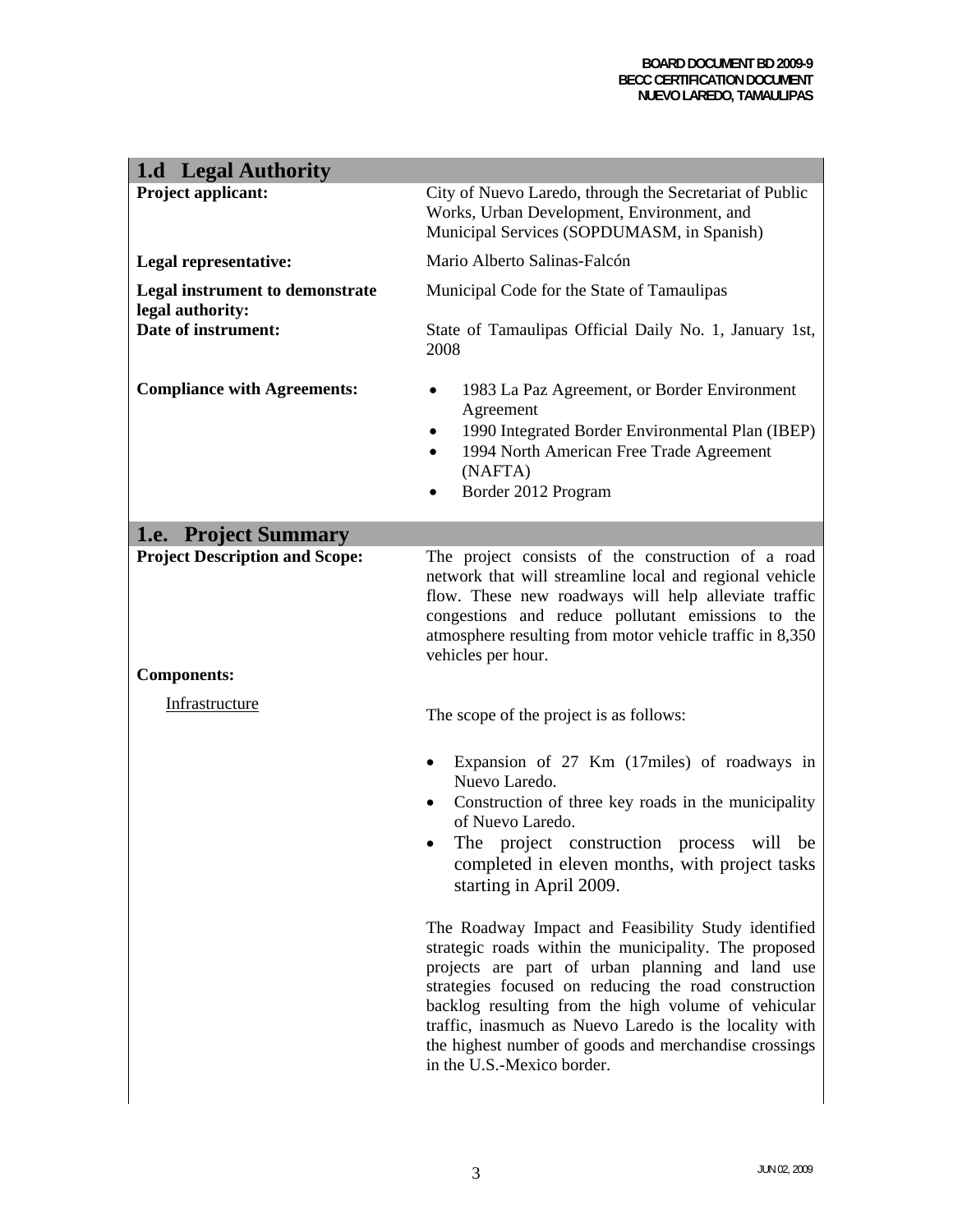### **Population benefited:** 120,000 residents

**Project cost:**  $$595.9$  million (Mexican) pesos

The tasks proposed as part of the project include:

#### **STRATEGIC ROAD CONSTRUCTION PROJECTS IN NUEVO LAREDO, TAMAULIPAS.**

| <b>COMPONENT</b>                                             | <b>DESCRIPTION</b>                                                                                                                                                                                                       |
|--------------------------------------------------------------|--------------------------------------------------------------------------------------------------------------------------------------------------------------------------------------------------------------------------|
| 1.- Expansion of<br>Luis Donaldo Colosio<br><b>Boulevard</b> | Roadway expansion by approximately 11.0 km with two 7.00 m<br>wide lanes separated by a central 2.0 m-wide median and 2.50 m-<br>wide shoulders at each side, for a total width of 21.0 m.                               |
| 2. Expansion of Radial<br>Ш                                  | Construction of a second 1.5 km-long lane for an existing<br>roadway, from Aeropuerto Boulevard to Radial II, and<br>construction of 7.5 km of an open road from Radial II to Mexico<br>II, including road interchanges. |
| 3.- Upgrades to<br>Aeropuerto Boulevard                      | Roadway expansion with 5.5 km from Carretera National to<br>Radial III, with two 10.5 m-wide lanes separated by a central 2.0<br>m-wide median and 2.50 m-wide pedestrian shoulders at each<br>side.                     |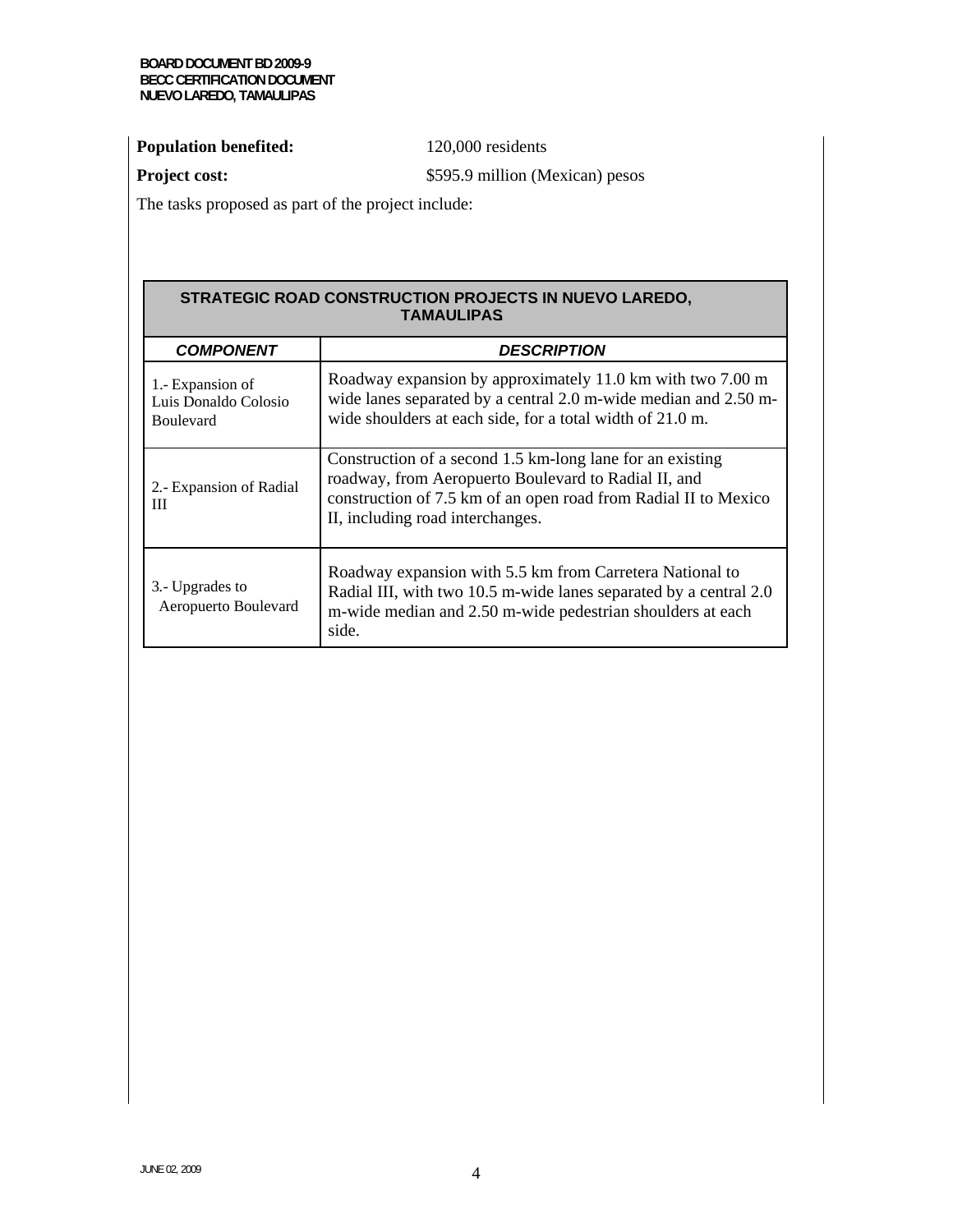### **Project map:**



**Figure 2. Location of proposed roadways in Nuevo Laredo, Tams.** 

- **Project justification:** The project is needed to reduce the concentration of air pollutants (CO, COV, and NOx) in the Nuevo Laredo airshed.
	- Nuevo Laredo lacks sufficient road infrastructure to distribute and streamline local and regional traffic flows. The above results in traffic congestion and environmental pollution, a situation that has caused an increased rate of respiratory diseases among local residents.
	- The implementation of the proposed project will facilitate a safe and efficient flow of commodities and people. Additionally, the project will help provide the city with peripheral roads to meet the requirements of the areas with increasing population growth rates.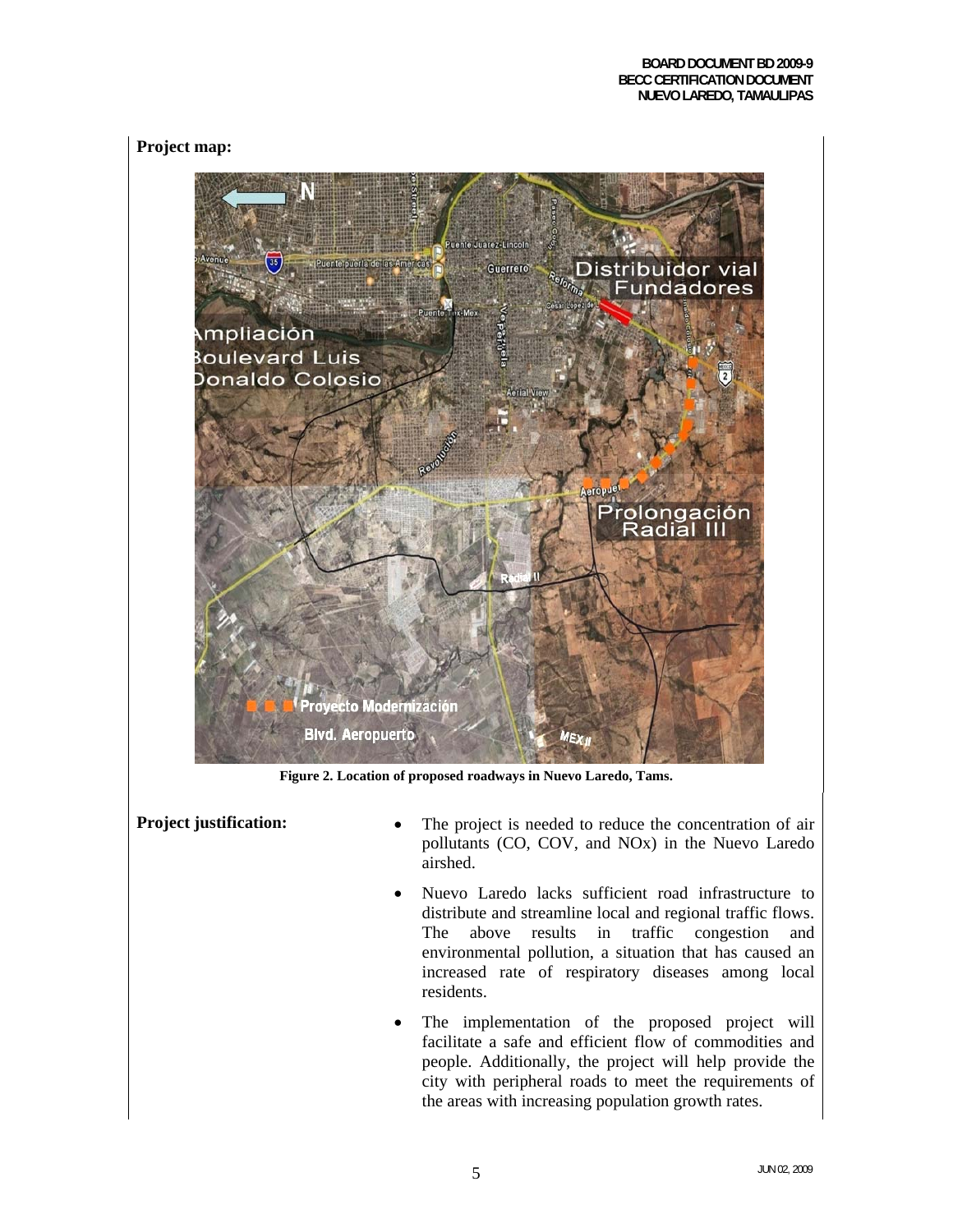|                                                               | The project will help connect the city's North and South<br>$\bullet$<br>ends, facilitating thus the flow of heavy traffic associated<br>with the crossing of goods and merchandise at the three<br>local international bridges. The above will promote<br>sustainable development within the region.                                                                                                                                              |
|---------------------------------------------------------------|----------------------------------------------------------------------------------------------------------------------------------------------------------------------------------------------------------------------------------------------------------------------------------------------------------------------------------------------------------------------------------------------------------------------------------------------------|
| Project need or consequences of<br>the No Action Alternative: | Nuevo Laredo, Tamaulipas faces a severe air pollution<br>$\bullet$<br>problem caused by suspended particles associated to<br>vehicle traffic traveling on the<br>motor<br>major<br>thoroughfares, a condition that is exacerbated by the<br>heavy traffic in the city's downtown area.                                                                                                                                                             |
|                                                               | The no-action alternative means that the problem<br>$\bullet$<br>associated with the dispersion of pollutants into the<br>atmosphere will be aggravated, a situation that results in<br>an increased rate of disorders among area residents due<br>to their sustained exposure to particulate matter resulting<br>from vehicle fuel combustion, including problems such<br>as eye and nose irritation, and an increase in respiratory<br>diseases. |
| <b>Prioritization Process Category:</b>                       | N/A                                                                                                                                                                                                                                                                                                                                                                                                                                                |

### **Pending Issues:**

None

### **Criterion Summary:**

The project consists of the construction of three key roadways in Nuevo Laredo, Tamaulipas using asphalt pavement. The project is defined as an air quality improvement effort. The project is located within the 100 km border area.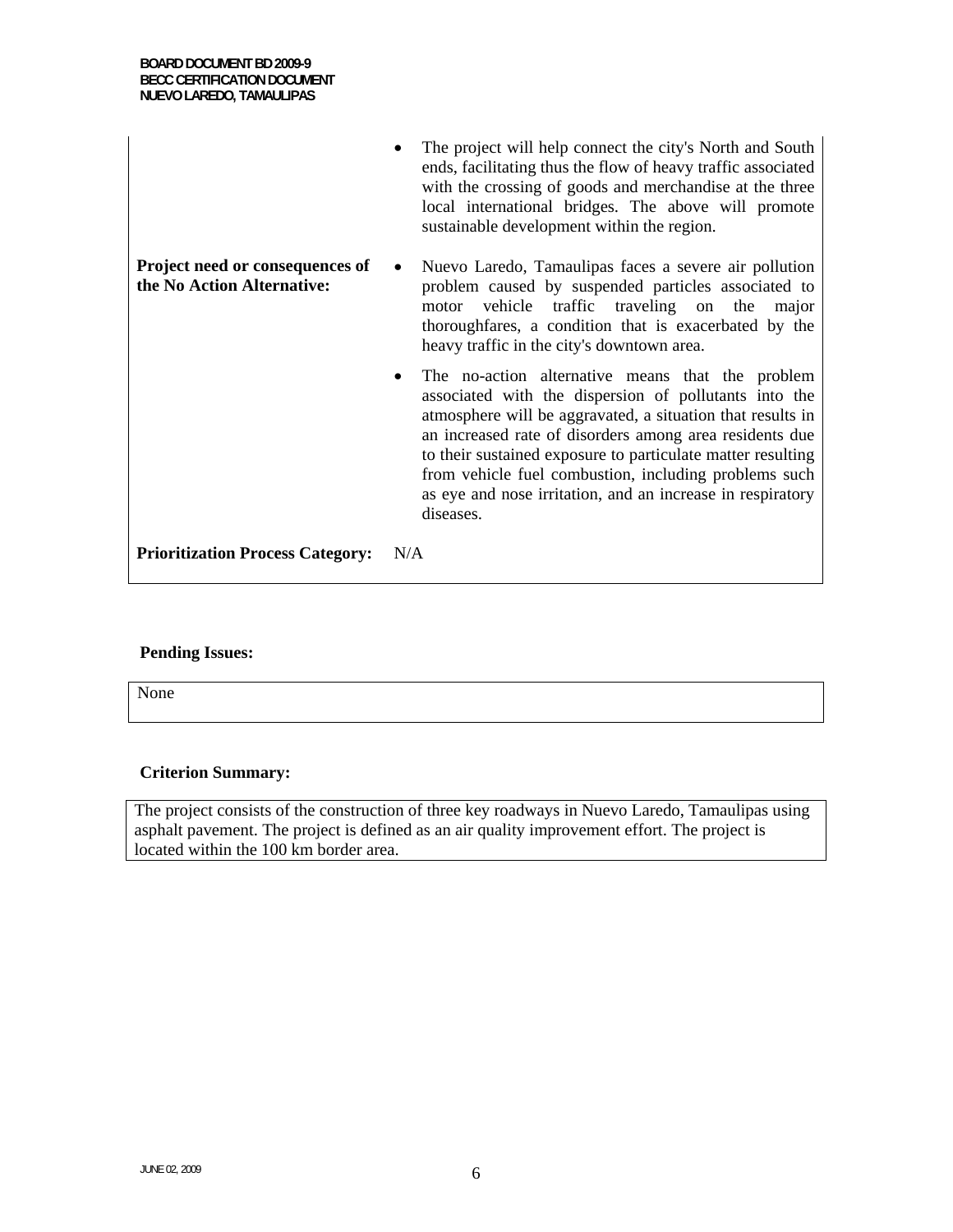### **2. Human Health and Environment**

### **2.a Compliance with Applicable Environmental Laws and Regulations**

**Environmental and Public Health needs addressed by the proposed project:** 

Traveling patterns in Nuevo Laredo have a significant impact on air quality levels within the region. Currently, vehicle traffic in the area is very slow due to the lack of road infrastructure capacity, which causes vehicles to remain idle during long periods of time. The problem is aggravated by the heavy volume of motor vehicle traffic that travels throughout the city en route to the international bridges.

The effects on human health associated with long periods of exposure to particulate matter produced by automotive combustion include eye and nose irritation, increase of respiratory disorders, worsening of asthmatic conditions, decrease of pulmonary function, and increase of respiratory symptoms. Once particulate matter sets in the respiratory system, its irritant action is partly a result of its chemical composition and toxicity, in addition to its readiness to absorb and carry other substances on its surface, thus producing a synergic effect that increases its aggressiveness.

**The project meets the following applicable environmental laws and regulations:** 

The applicant has consulted the corresponding authorities regarding the type of environmental impact statement required for the Strategic Road Infrastructure Projects in Nuevo Laredo. This consultation was addressed to the federal government by way of Official Communication No. SOPDUMASP-MA/583/09 of March 31, 2009 submitted to the Secretariat of the Environmental and Natural Resources (SEMARNAT), Tamaulipas Delegation.

Additionally, by way of Official Communication No. SOPDUMASP-MA/586/09 of March 31, 2009, the applicant requested a finding from the government of the State of Tamaulipas regarding the type of environmental report required for the project. On April 8, 2009 the Environmental Agency for Sustainable Development of Tamaulipas issued Official Communication No. AADSDGGPADGA/169/2009 to notify the City of Nuevo Laredo that the development of the *Strategic Road Infrastructure Projects in Nuevo Laredo* requires an environmental impact clearance for each of the projects. This finding is based on Article 57 of the Sustainable Development code for the State of Tamaulipas.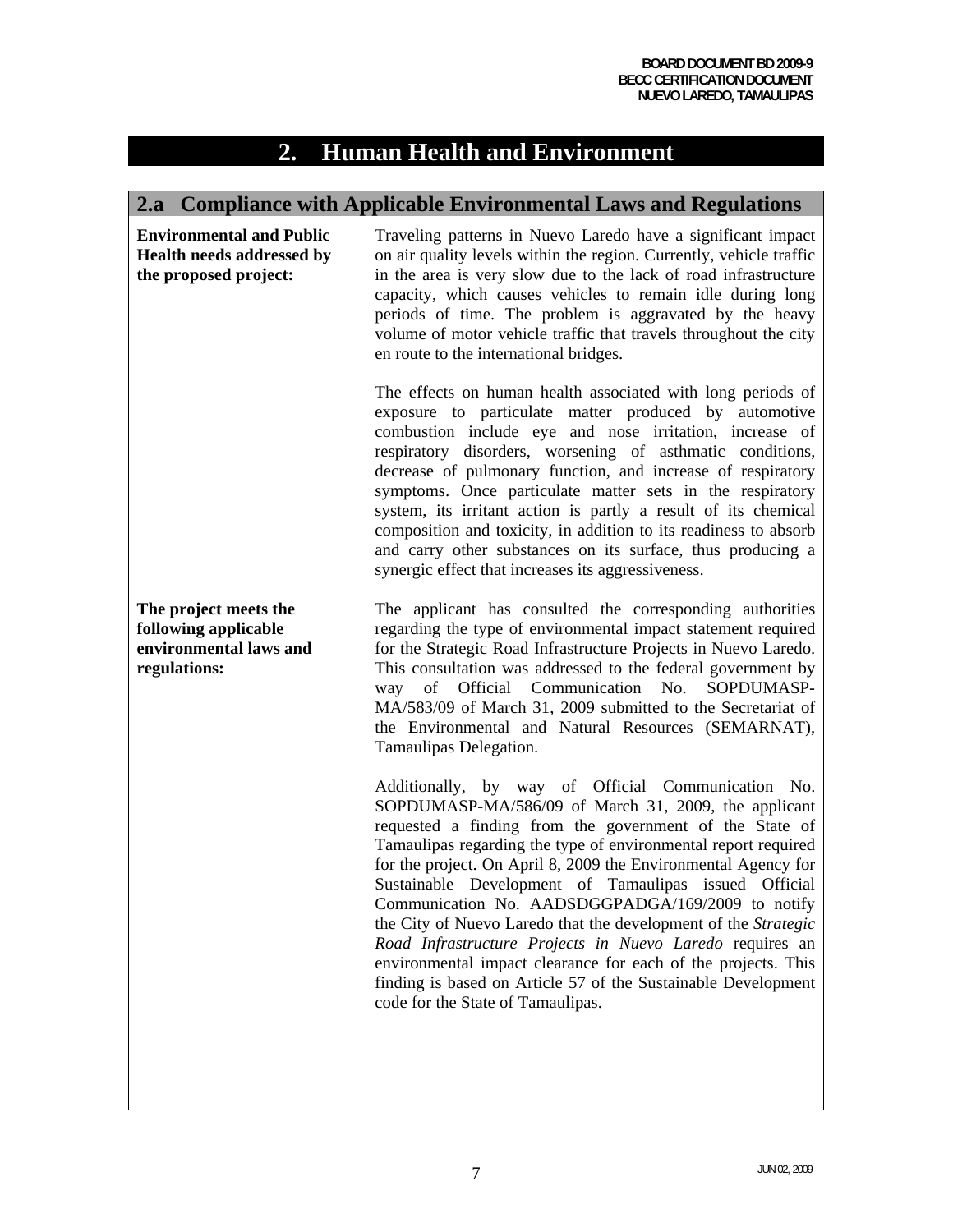In view of the above and in order to comply with the requirements of the Tamaulipas environmental agency, the City of Nuevo Laredo performed an environmental impact assessment for each of the following projects:

- Official Communication DDUMA-SMA/709/09 of April 24, 2009, was issued to submit an environmental impact study for the *Expansion of the Luis Donaldo Colosio Boulevard.*
- Official Communication DDUMA-SMA/711/09 of April 24, 2009, was issued to submit an environmental impact study for the *Upgrades to the Aeropuerto Boulevard.*
- Official Communication DDUMA-SMA/712/09 or April 24, 2009, was issued to submit an environmental impact study for the *Expansion of Radial III*.

In addition, the City of Nuevo Laredo submitted Official Communication SOPDUMASP-MA/585/09 of March 31, 2009, to consult the National Institute of Anthropology and History (*Instituto Nacional de Antropología e Historia*, INAH), Tamaulipas Delegation, as to whether the aforesaid projects would have a negative impact on historic or cultural remains.

### **2.b Human Health and Environmental Impacts**

### **Human Health Impacts**

| Direct and indirect benefits<br>to human health: | The project will reduce air pollution.<br>The project will help reduce respiratory illnesses.<br>$\bullet$                                                                                                                                                                                                                                                                                                                                                                                                                                                                     |
|--------------------------------------------------|--------------------------------------------------------------------------------------------------------------------------------------------------------------------------------------------------------------------------------------------------------------------------------------------------------------------------------------------------------------------------------------------------------------------------------------------------------------------------------------------------------------------------------------------------------------------------------|
| <b>Health statistics:</b>                        | Although human health statistics for Nuevo Laredo are limited,<br>pursuant to information provided by Health Jurisdiction No. 5<br>of the State of Tamaulipas through the Epidemiological<br>Services Coordinating Office, the agency is aware of a high<br>incidence of diseases caused by acute respiratory infections.                                                                                                                                                                                                                                                      |
|                                                  | Through Official Communication No. 6018-0790 of April 23,<br>2009, Health Jurisdiction No. 5 of Tamaulipas has reported the<br>most frequent diseases identified in Nuevo Laredo. Yearly<br>incidence rates for respiratory diseases and intestinal infections<br>have been prepared, based on a total of 363,252 residents in<br>Nuevo Laredo (CONAPO 2006 estimate) and information<br>generated by the epidemiological surveillance system during a<br>three-year period (see table below). Said disorders are among<br>the ten main causes of disease in the municipality. |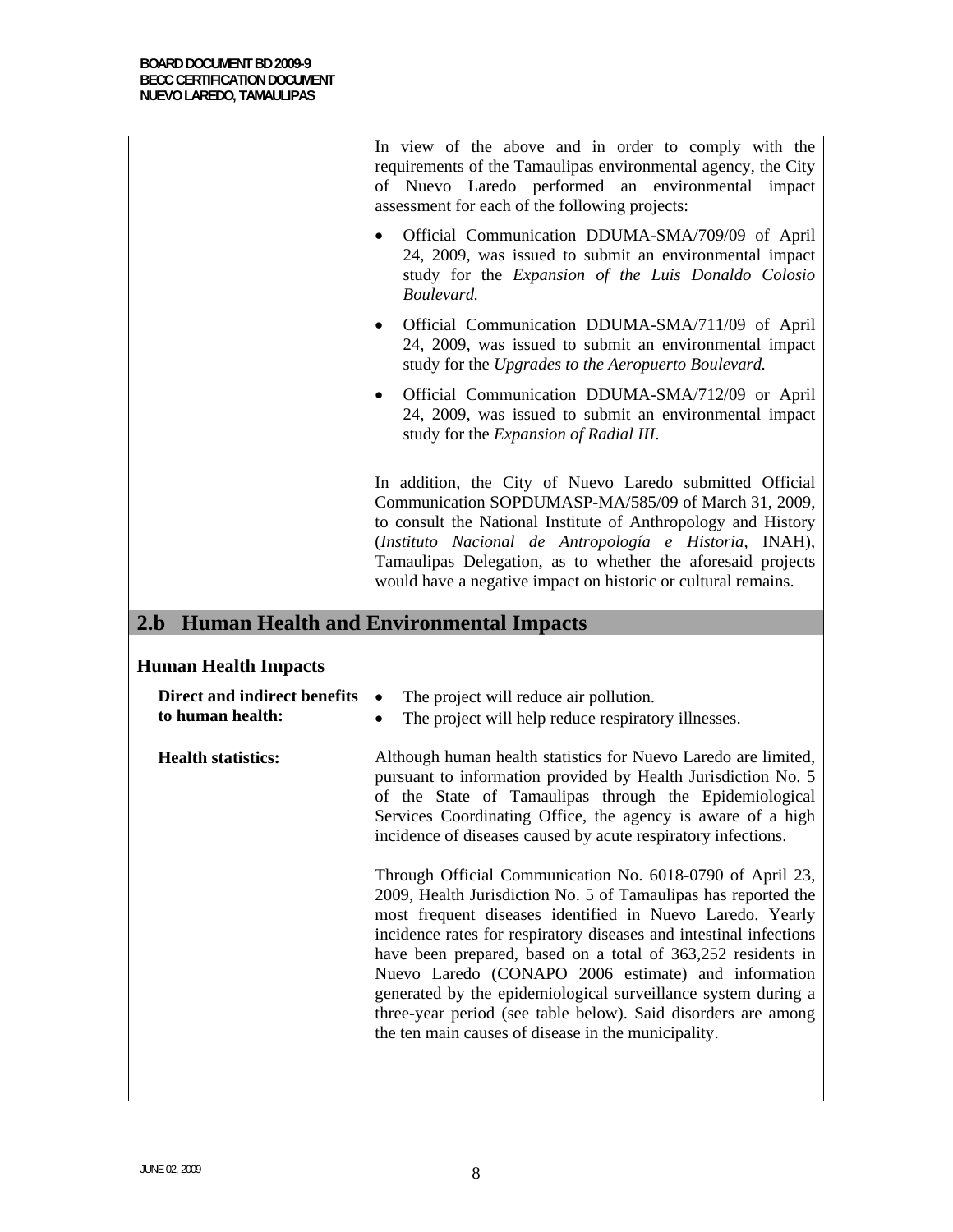| Rate                                     | 2006                     | 2007                     | 2008                     |
|------------------------------------------|--------------------------|--------------------------|--------------------------|
| Incidence for<br>respiratory<br>diseases | 162 x 1,000<br>residents | 210 x 1,000<br>residents | 185 x 1,000<br>residents |
| Incidence for<br>intestinal<br>diseases  | 39 x 1,000<br>residents  | 41 x 1,000<br>residents  | 38 x 1,000<br>residents  |

Source: Health Jurisdiction No. 5 of the State of Tamaulipas, Secretariat of Health

Mexican Standard NOM-020-SSA1-1993 establishes that health risks associated to air pollutants are correlated to the time elapsed between the exposure and the onset of adverse effects in exposed individuals, and cause changes in pulmonary function that render affected individuals more susceptible to respiratory diseases and infections. Furthermore, Mexican Standard NOM-017-SSA2-1994 pursuant to epidemiological surveillance also cites as potential health impacts from environmental pollution, poisoning and disorders resulting from the contact with or handling of toxic substances and environmental factors.

Additionally, the City of Nuevo Laredo submitted Official Communication SOPDUMASP-MA/2070/09 of April 17, 2009, to the Environmental Agency for Sustainable Development of Tamaulipas to request portable air monitoring equipment to determine air quality levels in areas where the construction of future projects is to take place.

### **Environmental Impacts**

### **Direct and Indirect Benefits:**

**Environmental Impacts:** The potential benefits expected from the implementation of the proposed project include the following:

- *Reduction* in fuel consumption and associated emissions due to shorter travel distances and reduced idling time for vehicles utilizing the new roads. In turn, reduced emissions will result in improved air quality for the region.
- **Reduction** of traffic congestion in route to the international crossing bridges, reducing gas pollutants within a concentrated geographic area caused by constant idling, accelerating, and decelerating of vehicles and resulting in air quality improvements for the region.
- *Diversion* of commercial traffic flow towards a new roadway leading to the international crossing, reducing driving distances, traffic concentration, and potential idling times.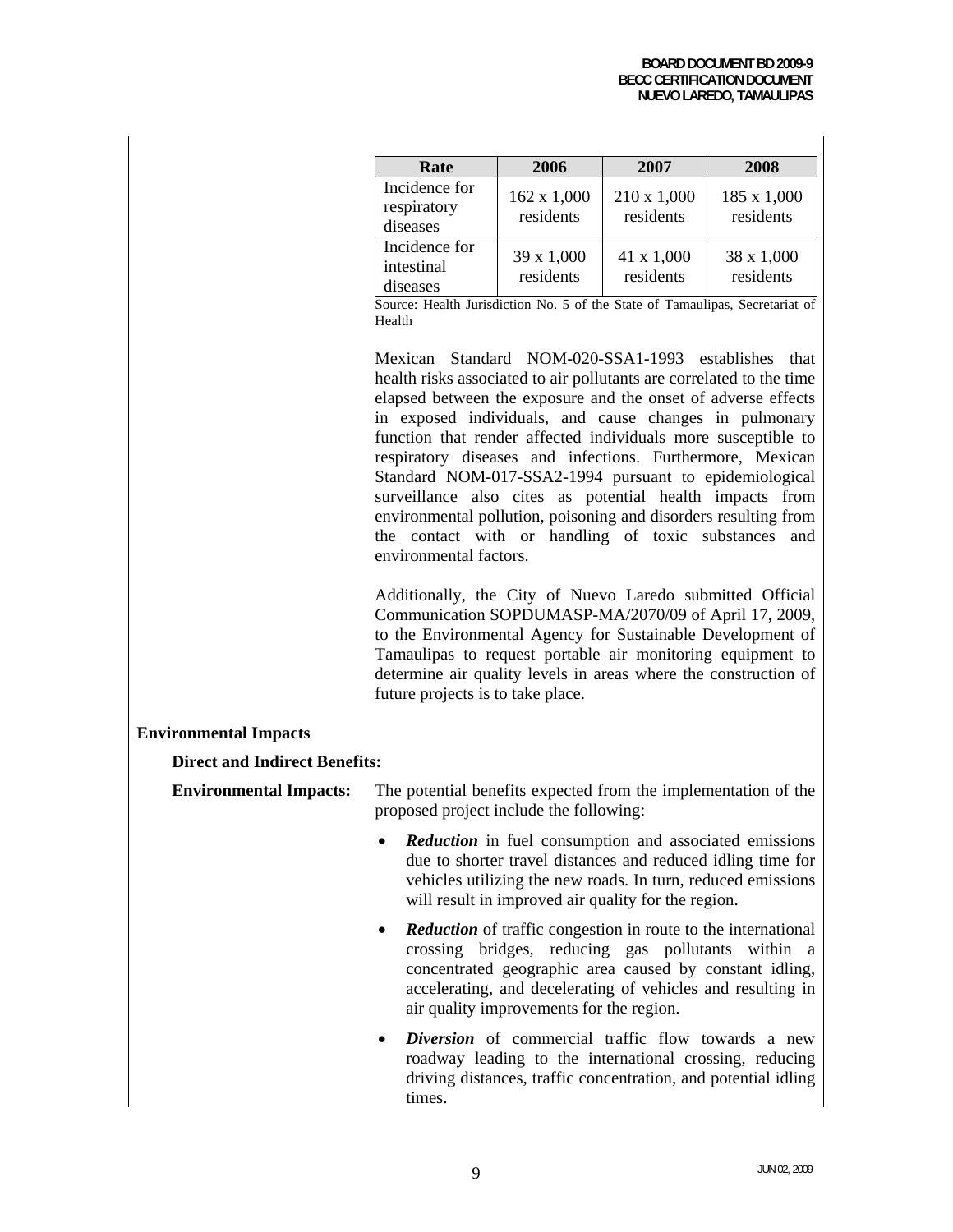**Reduction** of traffic jams in the Nuevo Laredo central areas, associated with commercial vehicles interfering with passenger vehicles and local traffic, further reducing commercial vehicle idling emissions.

The project's most significant negative impacts will occur during the construction of the proposed roadways, due to the use of heavy machinery, which may cause considerable dispersion of  $PM_{10}$  particles in the atmosphere. This impact will be temporary, as once the streets are paved a reduction of airborne  $PM_{10}$  particles will be achieved.

**Mitigation Measures:** Potential environmental impacts are typical of new construction projects and are considered to be not significant. Where avoidance and minimization of impacts are not possible, mitigation measures have been proposed.

> The Environmental Impact Statement provides a mitigation plan for all environmental impacts in physiography and topography, hydrology and water quality, traffic and circulation, air quality, noise, biological resources, land use, environmental justice and socioeconomics, public safety, cultural and historic resources, visual and aesthetic resources. The planned mitigation measures include, but are not limited to, the following:

> **Air Quality.** Air emissions levels must be minimized in order to offset adverse ambient air impacts during the construction phase. The above may be achieved by implementing the usual operational and emission control measures, such as following equipment manufacturers' emission control suggestions or requirements. Fugitive dust will be kept to a minimum by damping exposed areas with water at least twice a day, and this will be increased as the wind speed increases. Stockpiles will be covered, watered at least twice daily, and/or treated with nontoxic binders. During the construction phases, traffic speeds will be restricted on all unpaved surfaces to a maximum of 18 km/hr. Temporary affected areas will be re-vegetated, paved or landscaped. The equipment will be kept appropriately maintained, and idling will be kept to a minimum while equipment is not in use.

> **Noise.** Noise from the construction site will be intermittent and its intensity will vary. Contractors will be required to comply with any County or City noise ordinances. The contractor will be required to use appropriately maintained equipment and ensure that all equipment utilizes the manufacturers'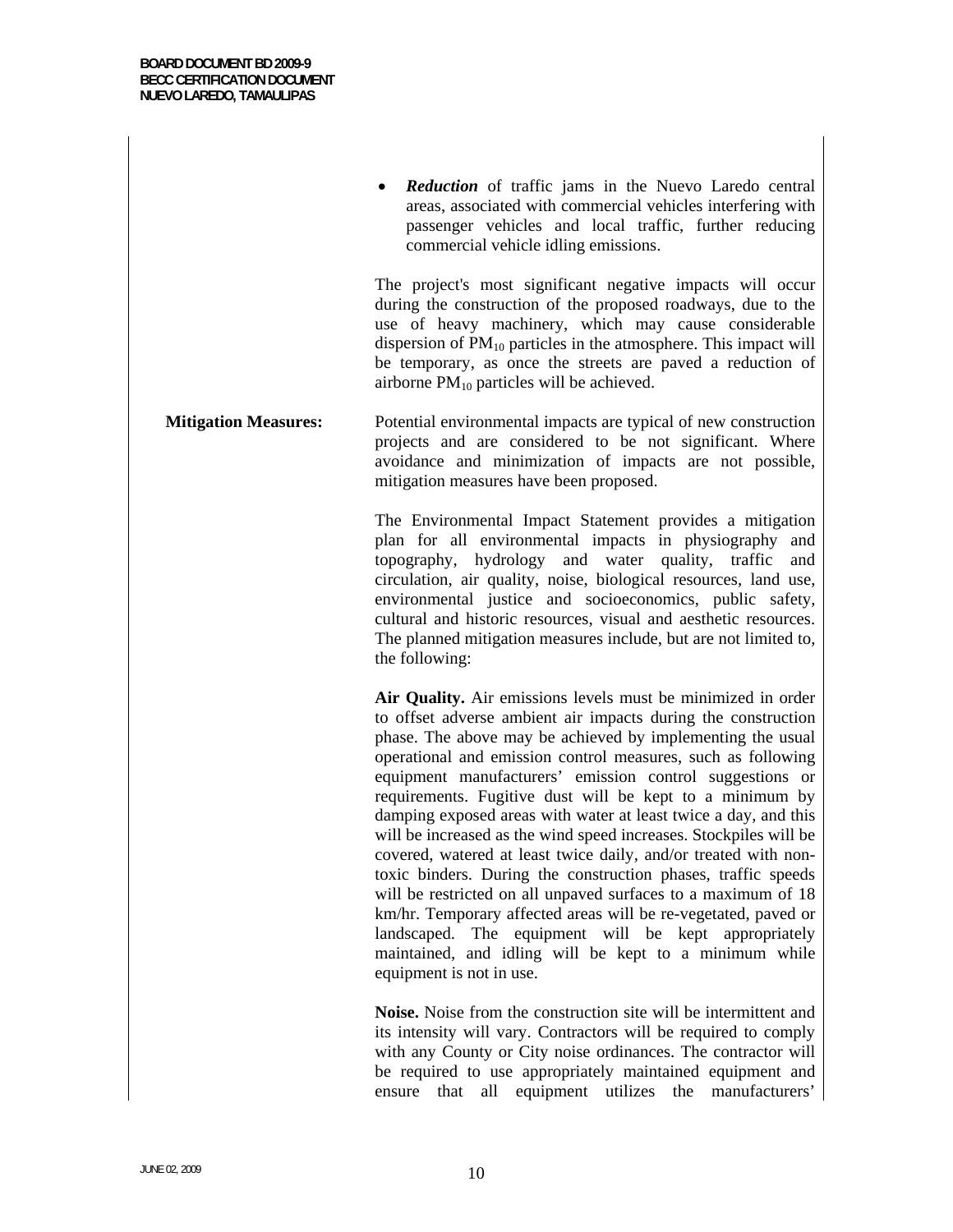recommended noise abatement measures.

**Traffic.** Traffic control plans will be developed, such that temporary signage will be placed around the construction site, trenches will be covered when construction is not active. The new road interchange site will be fenced during construction; additionally, perimeter lighting will be placed to illuminate the equipment and supplies. One road lane will remain open at all times, which will establish safe passage through the construction zone and facilitate access to any existing residential, commercial, agricultural and public facilities within and adjacent to project vicinity.

**Energy Use.** Construction equipment will be inspected regularly to ensure efficiency in order to conserve energy.

**Other Green Building Efforts.** Native vegetation will be used for landscaping, site paving will be maintained to the minimum necessary in order to minimize runoff and encourage percolation. Additionally, in accordance with green building practices, recycled water will be used for dust control. No metal pipes will be used in construction, and metal used in the reinforcement of structures will have anti-erosion material in order to extend its life and minimize replacement requirements.

**Impacts:** The environmental impact resulting from the project will be positive overall, inasmuch as: Nuevo Laredo will enhance its urban mobility, reducing also environmental pollution and improving the quality of life of local residents by reducing the emission of air pollutants.

**Transboundary Impacts:**  Negative transboundary impacts are not anticipated by the implementation this project. In fact, it is anticipated that the project will have a beneficial impact, as a result of the foreseen improvement in air quality in the Nuevo Laredo, Tamaulipas – Laredo, Texas airshed.

### **Formal Environmental Authorization**

|                                                                             | Pursuant to the provisions of the General Law on Ecological |
|-----------------------------------------------------------------------------|-------------------------------------------------------------|
| Equilibrium and Environmental Protection regarding<br><b>Authorization:</b> |                                                             |
| Environmental Impact Assessments, which is generally                        |                                                             |
| observed throughout the national territory and is regulated by              |                                                             |
| the Executive Power through the Secretariat of the Environment              |                                                             |
| and Natural Resources (SEMARNAT), the agency has                            |                                                             |
| determined that the project is not required submit an                       |                                                             |
| environmental<br>impact statement, as<br>per Official                       |                                                             |
| Communication No. SGPA103-897/09 of April 15, 2009                          |                                                             |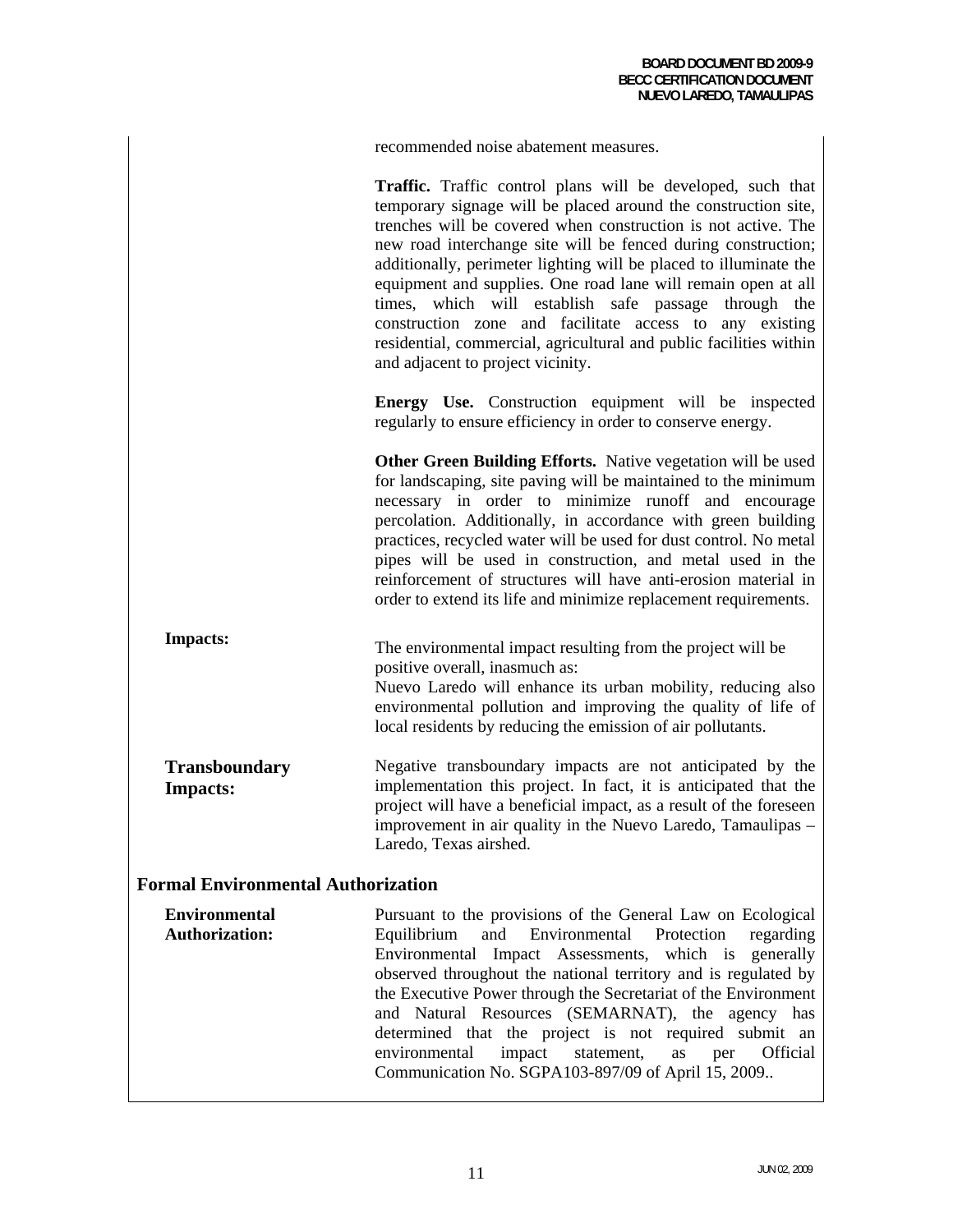The Environmental Agency for Sustainable Development of Tamaulipas issued a positive resolution regarding Environmental Impact Statements, regarding the proposed roadways:

- Official Communication AADS./D.G.G.P.A./D.G.A./MIA-103/2009 of May 28, 2009, issued an environmental impact statement for the Expansion of the Luis Donaldo Colosio Boulevard.
- Official Communication AADS/D.G.G.P.A./D.G.A./MIA-102/2009 of May 28, 2009, issued an environmental impact statement for the Upgrades to the Aeropuerto Boulevard.
- Official Communication AADS/D.G.G.P.A./D.G.A./MIA-100/2009 of May 28, 2009, issued an environmental impact statement for the Expansion of Radial III.

### **Pending Issues:**

Opinion from INAH regarding possible impacts to historic or cultural remains.

### **Criterion Summary:**

The project addresses a major human health and regional environmental issue by reducing the emission of pollutants into the atmosphere.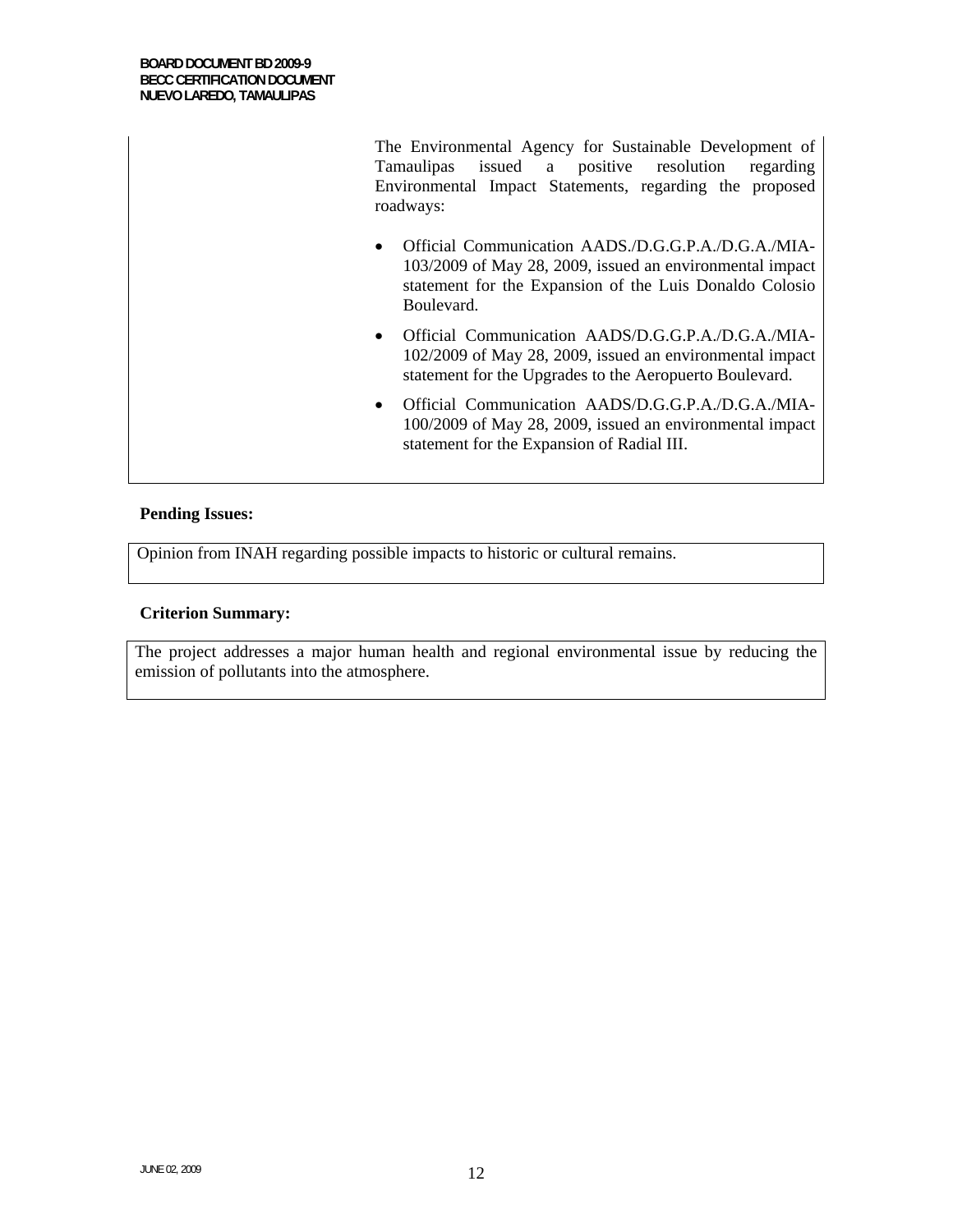# **3. Technical Feasibility**

### **3.a Technical Aspects**

### **Project Development Criteria**

| Design criteria:              | The project will use appropriate technology, consistent with the<br>city's operational and maintenance capacity. The project was<br>designed to be built, operated, and maintained in a cost-effective<br>manner to achieve the primary goal of improving urban mobility,<br>as established in the 2020 Urban Development Master Plan, by<br>reducing the incidence of respiratory diseases caused by air<br>emissions resulting from motor vehicles traveling at very low<br>speeds due to traffic congestions prevalent in the current<br>roadway system. |
|-------------------------------|-------------------------------------------------------------------------------------------------------------------------------------------------------------------------------------------------------------------------------------------------------------------------------------------------------------------------------------------------------------------------------------------------------------------------------------------------------------------------------------------------------------------------------------------------------------|
| <b>Project components:</b>    | Strategic roadway improvement projects for the City of Nuevo<br>Laredo will consist of the expansion of the Luis Donaldo<br>Colosio Boulevard, the expansion of Radial III, and upgrades to<br>the Aeropuerto Boulevard.                                                                                                                                                                                                                                                                                                                                    |
|                               | Luis Donaldo Colosio Boulevard will be expanded to<br>$\bullet$<br>approximately 11.0 km in length, and will run from 15 de<br>Junio Avenue to the junction with the Highway to Piedras<br>Negras, with two 7.00 m wide lanes separated by a central<br>2.0 m-wide median and 2.50 m-wide shoulders at each side,<br>for a total width of 21.0 m.                                                                                                                                                                                                           |
|                               | The expansion of Radial III consists of widening the existing<br>road by building an additional lane of 1.5 km-long lane for<br>an existing roadway from Aeropuerto Boulevard to Radial<br>II, and the construction of 7.5 km of open road from Radial<br>II to Mex II, with the corresponding road interchanges.                                                                                                                                                                                                                                           |
|                               | Upgrades to Aeropuerto Boulevard along approximately 5.5<br>٠<br>km, from Carretera Nacional to Radial III, with two10.5 m-<br>wide lanes separated by a central 2.0 m-wide median and<br>2.50 m-wide pedestrian shoulders at each side.                                                                                                                                                                                                                                                                                                                    |
|                               | Supplementary tasks include signage, safety and emergency<br>telephone devices at designated locations, and reforestation of<br>the right-of-way and junctions.                                                                                                                                                                                                                                                                                                                                                                                             |
| <b>Other Design Criteria:</b> | The project will include terrain plotting and leveling, excavation<br>or cutting, hauling of material, formation and compaction of<br>earth-fills, treatment of the subgrade layer, and development of<br>the hydraulic base layer. As for the pavement, the project<br>includes the hydraulic base prime coating, and the tack coating                                                                                                                                                                                                                     |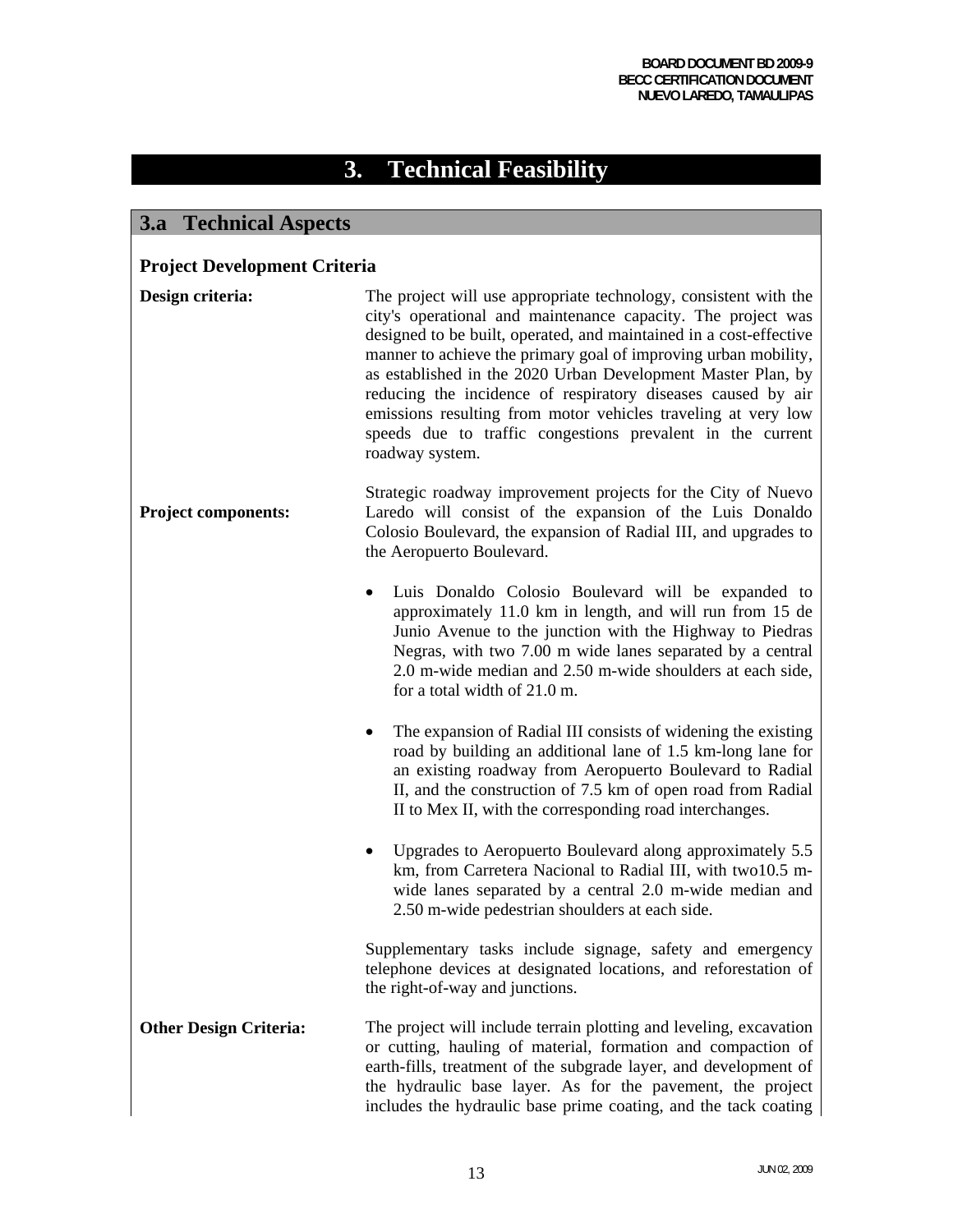|                                               | for the asphalt layer, followed by the installation of the asphalt<br>concrete layer. The project also includes curb plotting and<br>leveling, and the construction of hydraulic concrete curbs.                                                                                                                                                                                                                                                                                                                                             |  |
|-----------------------------------------------|----------------------------------------------------------------------------------------------------------------------------------------------------------------------------------------------------------------------------------------------------------------------------------------------------------------------------------------------------------------------------------------------------------------------------------------------------------------------------------------------------------------------------------------------|--|
|                                               | The geometric design of roadways will incorporate the<br>installation of a minimum 2% transverse slope (crown) towards<br>the center of the street that will convey runoffs to the shoulders,<br>Manholes will be built above the runoff level to prevent water<br>from infiltrating the sewage system. Manholes that are not<br>located at the pavement crown will need to be elevated at the<br>runoff level and sealed to prevent infiltration of rainwater. The<br>design will incorporate slope and surface runoff control<br>measures. |  |
| <b>Appropriate Technology</b>                 |                                                                                                                                                                                                                                                                                                                                                                                                                                                                                                                                              |  |
| <b>Assessment of Alternatives:</b>            | Each project alternative was assessed to determine its cost-<br>effectiveness and technical feasibility. At this time, expanded<br>and improved road infrastructure is required to meet the growing<br>demands of motor vehicle traffic in Nuevo Laredo; financial<br>resources are limited and consequently, available funding must<br>be channeled to projects that result in significant benefits to the<br>community.                                                                                                                    |  |
|                                               | A traffic impact and feasibility study was prepared for each<br>project alternative.                                                                                                                                                                                                                                                                                                                                                                                                                                                         |  |
|                                               | A traffic volume study was developed for the area, and a<br>٠<br>field check was conducted of each roadway. In addition,<br>service levels for each roadway were determined.                                                                                                                                                                                                                                                                                                                                                                 |  |
|                                               | The project applicant has established coordination with the<br>Municipal Water and Wastewater Commission (COMAPA) to<br>ensure that water and wastewater collection services have been<br>introduced in the new roads. A design plan that outlines the<br>proposed construction schedule is available.                                                                                                                                                                                                                                       |  |
| <b>Property and Right-of-Way Requirements</b> |                                                                                                                                                                                                                                                                                                                                                                                                                                                                                                                                              |  |
| <b>Requirements:</b>                          | Inasmuch as the project to upgrade the Aeropuerto Boulevard<br>will be developed within the urban area and existing rights-of-<br>way, no additional land or rights-of-way need to be purchased by<br>the City, which has municipal jurisdiction over the project. The<br>Radial III and Luis Donaldo Colosio Boulevard present minimal<br>affectation to private properties, which have been negotiated by<br>the city with property owners.                                                                                                |  |
|                                               | During the project's implementation, the City of Nuevo Laredo,<br>through its Department of Public Works, will oversee the<br>execution of the proposed construction tasks.                                                                                                                                                                                                                                                                                                                                                                  |  |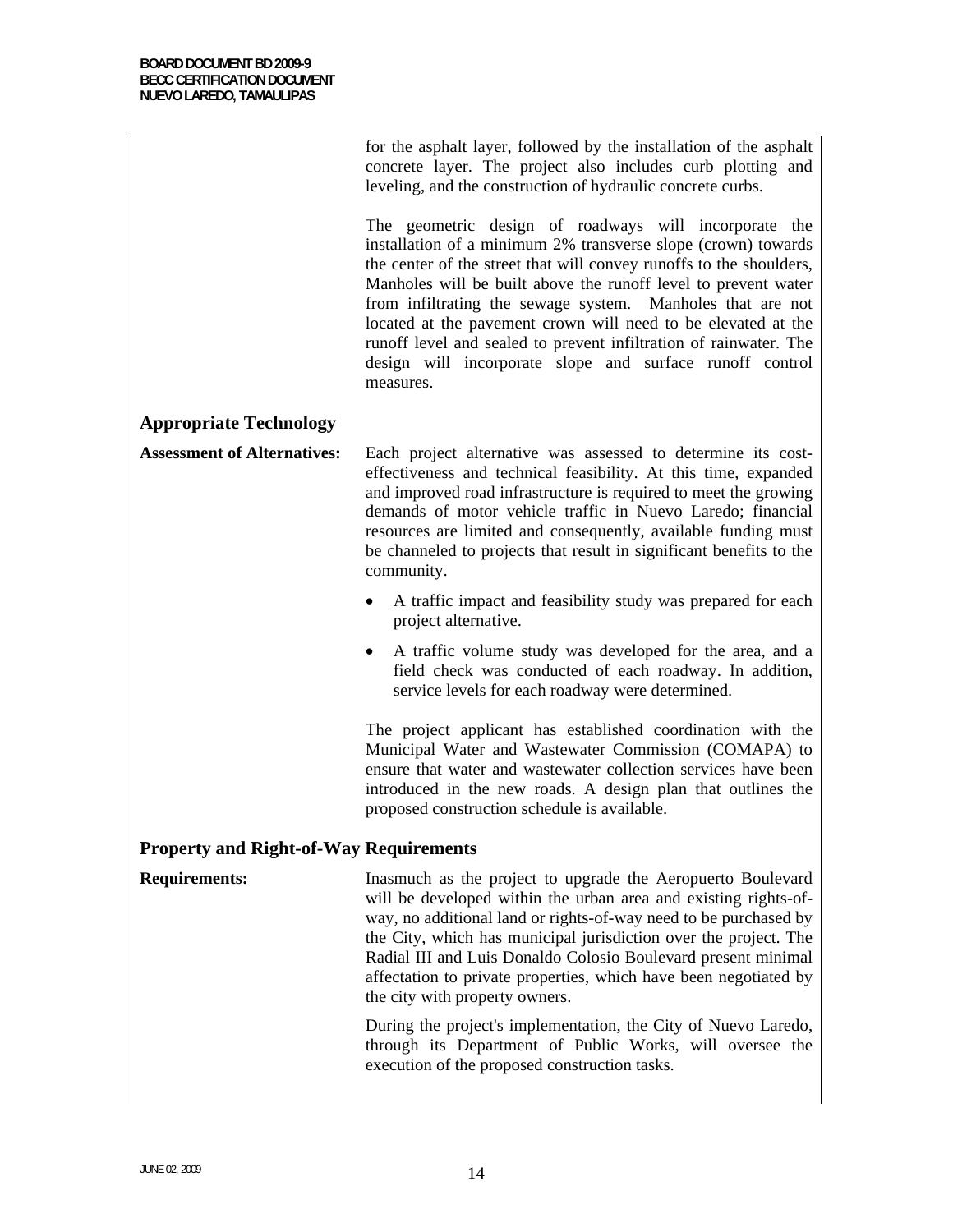**BOARD DOCUMENT BD 2009-9 BECC CERTIFICATION DOCUMENT NUEVO LAREDO, TAMAULIPAS** 

 $\overline{\phantom{a}}$ 

**Project Tasks and Timelines Project Timeline:**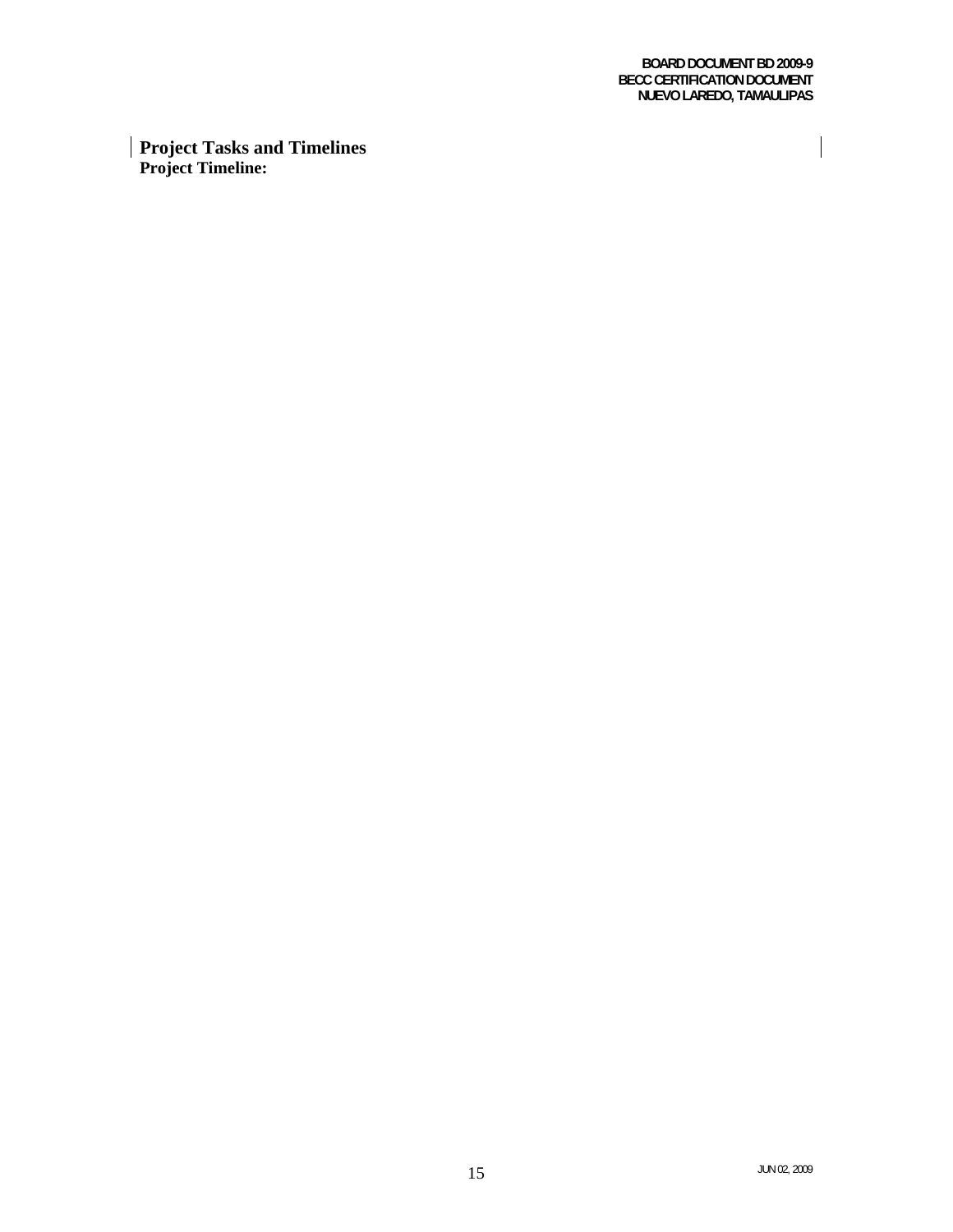|                                                          | traffic infrastructure. The City of Nuevo Laredo will be the<br>agency responsible for implementing preventive and corrective<br>maintenance and absorbing operation and maintenance costs,<br>which will be considered as part of its operating budget.                                                                                                                                                                                   |
|----------------------------------------------------------|--------------------------------------------------------------------------------------------------------------------------------------------------------------------------------------------------------------------------------------------------------------------------------------------------------------------------------------------------------------------------------------------------------------------------------------------|
| Permits, licenses, and other<br>regulatory requirements: | The project was designed following standard engineering<br>practices and complies with the applicable Municipal Code. Final<br>Designs will be completed in accordance with the guidelines<br>provided by the Ctiy of Laredo Construction Code, following<br>urban development and traffic management recommendations<br>issued by the Secretariat of Public Works, Urban Development,<br>Environment, and Municipal Services (SOPDUMASM). |
| <b>Reviewing Agencies:</b>                               | <b>BECC</b><br>$\bullet$<br>Environmental Agency for Sustainable Development of<br>$\bullet$<br>Tamaulipas<br>City of Nuevo Laredo, 2008-2010 Administration<br><b>NADB</b>                                                                                                                                                                                                                                                                |

### **Pending Issues:**

Integration of the project's final design files.

### **Criterion Summary:**

The project was designed following standard engineering practices. The project applicant has established coordination with the COMAPA to ensure that water and wastewater collection services have been introduced in the new roads.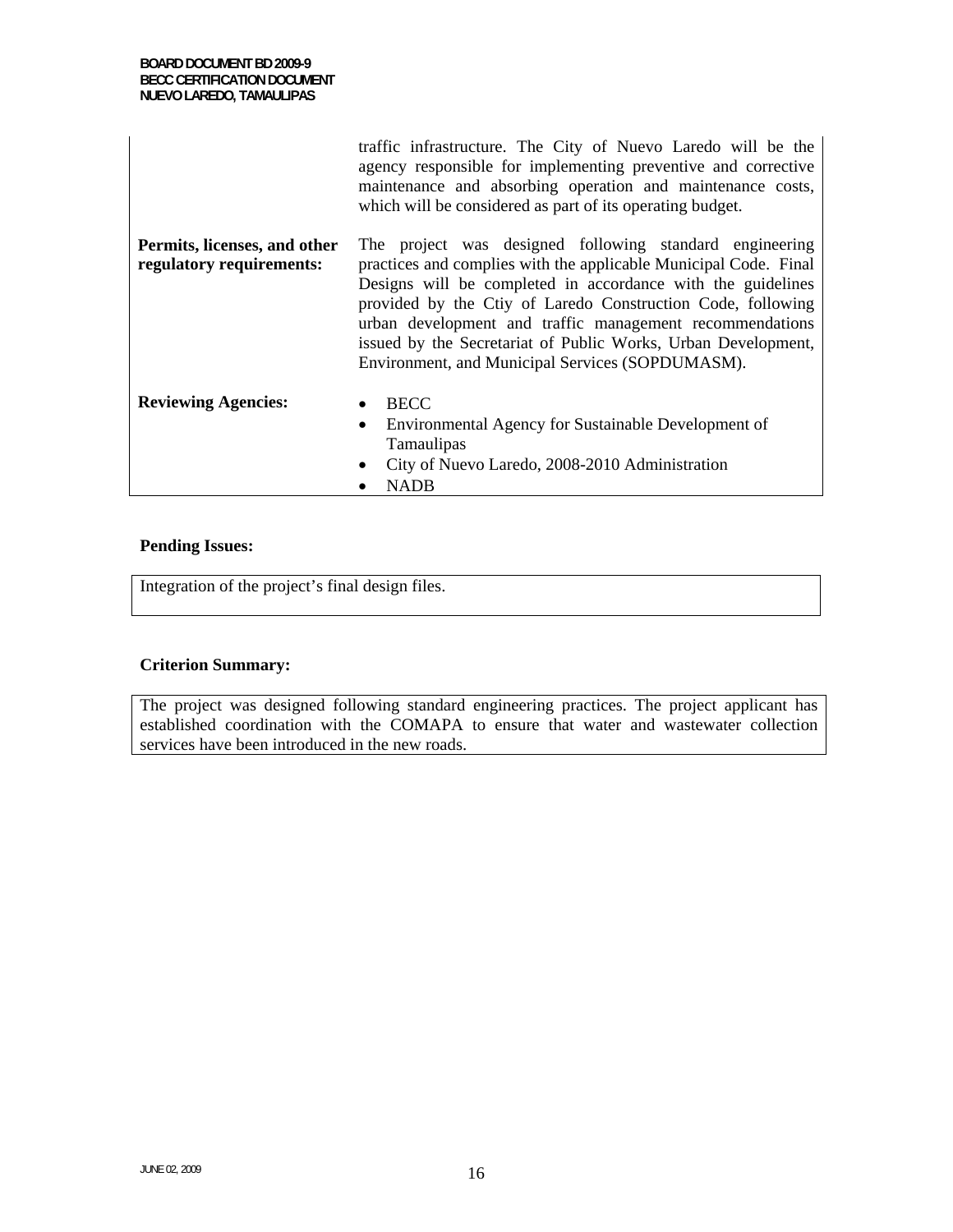# **4. Financial Feasibility**

| <b>4.a</b> Proof of Financial Feasibility                                         |                                            |                                                 |               |
|-----------------------------------------------------------------------------------|--------------------------------------------|-------------------------------------------------|---------------|
|                                                                                   |                                            |                                                 |               |
| <b>Financial Conditions</b>                                                       |                                            |                                                 |               |
| <b>Information submitted:</b>                                                     | <b>Municipality's Financial Statements</b> |                                                 |               |
| <b>Financial Analysis Results:</b>                                                | proposed debt.                             | Municipality has enough revenues to service the |               |
| <b>Project Costs, Financial Structure and other plans for Capital Investments</b> |                                            |                                                 |               |
| Item:                                                                             |                                            |                                                 |               |
| <b>Construction Costs:</b>                                                        |                                            |                                                 |               |
| Construction management<br>oversight, and contingency costs:                      | \$596.9 million pesos                      |                                                 |               |
| <b>Final Cost:</b>                                                                | \$596.9 million pesos                      |                                                 |               |
| <b>Funding Scheme:</b>                                                            |                                            |                                                 |               |
| Source                                                                            | <b>Type</b>                                | Amount                                          | $\frac{0}{0}$ |

 $\overline{\phantom{a}}$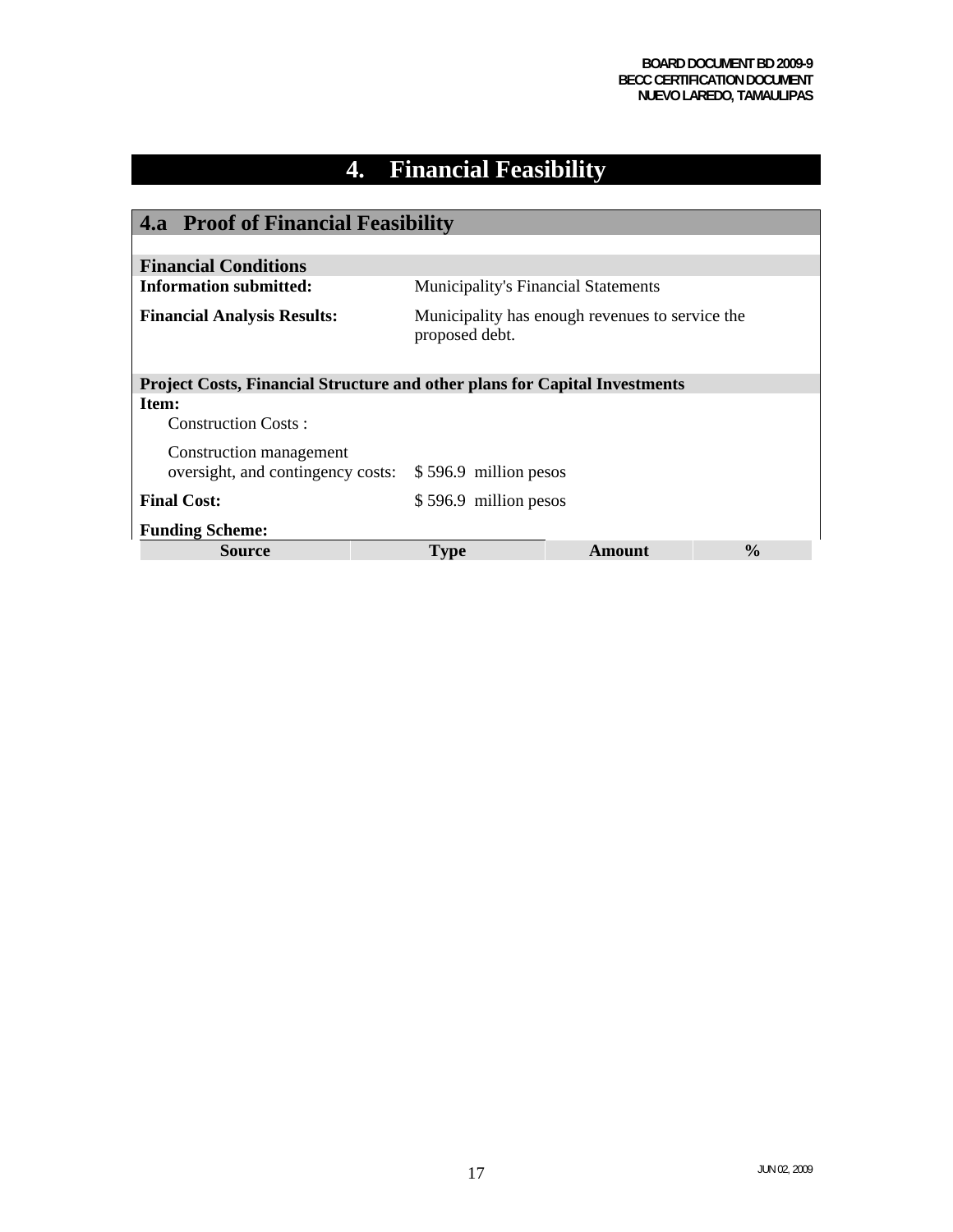### **5. Public Participation**

### **5.a Community Environmental Infrastructure Projects – Community-wide Impact Steering Committee Date of establishment:** The Steering Committee used for the PASO (Street Paving and Organized Community Program) paving Project was also used for the proposed project. The Steering Committee was formally installed on October 6, 2008 at a meeting held in the Nuevo Laredo City Hall. **Steering Committee members:**  At this meeting, a Board of Directors was elected, comprised of the following individuals: Chairman: Tomás R. Valdez- Dávila Secretary: Jorge A. Viñals Ortiz de la Peña Alternates: • Arturo Sandoval Zepeda • Sergio Liñán Montes • Ramiro Ernesto Delgado Garza **Date of approval of Public Participation Plan :** The Comprehensive Community Participation Plan developed by the Steering Committee was approved by the BECC on April 15, 2009. **Public access to project information:** The project's technical and financial information was made available to the public for review. Project information was available at the following locations: **Location Phone Department / City**  Annex to the  $M$ ayor's Office  $\left| \frac{867-711-35-39}{867-711-35-39} \right|$ Héroe de Nacataz 3200, sector centro, C.P. 88000 Nuevo Laredo, Tams. Directorate of Strategic Projects 867-712-30-20 Arteaga 3600 altos, sector Centro, Municipio de Nuevo Laredo, Tams.

Additionally, the project's technical and financial information was made available on: www.nuevolaredo.gob.mx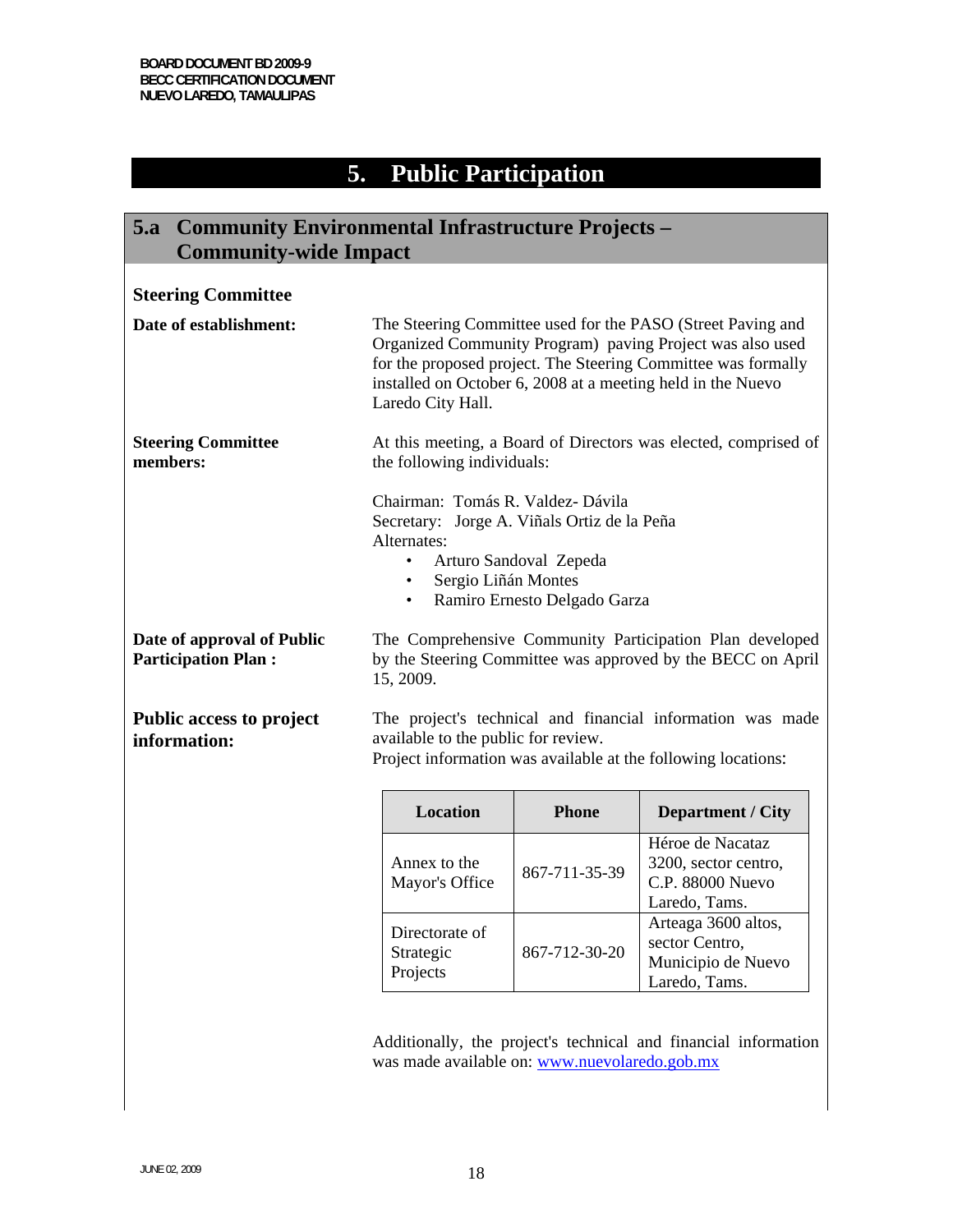| <b>Additional outreach activities:</b>                    | Local organizations that represent community interests contacted<br>to present them the project and request their support. The list of<br>organizations contacted is as follows:                                                                                                                                                                                                        |  |
|-----------------------------------------------------------|-----------------------------------------------------------------------------------------------------------------------------------------------------------------------------------------------------------------------------------------------------------------------------------------------------------------------------------------------------------------------------------------|--|
|                                                           | Organization                                                                                                                                                                                                                                                                                                                                                                            |  |
|                                                           | Colegio de Ingenieros Civiles de Nuevo Laredo                                                                                                                                                                                                                                                                                                                                           |  |
|                                                           | Colegio de Arquitectos de Nuevo Laredo                                                                                                                                                                                                                                                                                                                                                  |  |
|                                                           | Cámara Mexicana de la Industria de la Construcción de<br>Nuevo Laredo                                                                                                                                                                                                                                                                                                                   |  |
|                                                           | Consejo Sociedad Gobierno                                                                                                                                                                                                                                                                                                                                                               |  |
|                                                           | Asociación de Constructores de Nuevo Laredo                                                                                                                                                                                                                                                                                                                                             |  |
|                                                           | A project factsheet was developed and project survey was<br>administered to document the community's concerns and/or<br>support for the project.                                                                                                                                                                                                                                        |  |
| <b>First Public Meeting:</b>                              | Advance notice to announce the First Public Meeting was<br>published on April 8 in El Mañana de Nuevo Laredo and Diario<br>de Nuevo Laredo, two local newspapers. The meeting was<br>scheduled for May 8, 2009 at 11:00 a.m. (30 calendar days prior<br>to the meeting). The meeting will be held at the Annex to the<br>Mayor's Office, located at Héroe de Nacataz 3200, Zona Centro. |  |
|                                                           | At this meeting the public was informed about the technical,<br>financial, and environmental aspects of the project. A large<br>number of Nuevo Laredo residents attended the meeting. An exit<br>survey was administered to determine if the community fully<br>understands and supports the project, with more than 50<br>completed surveys.                                          |  |
| <b>Second Public Meeting:</b>                             | N/A                                                                                                                                                                                                                                                                                                                                                                                     |  |
| <b>Final Public Participation Report</b>                  |                                                                                                                                                                                                                                                                                                                                                                                         |  |
| <b>Final Report:</b>                                      | The Steering Committee and the applicant will prepare the Final<br>Public Participation Report to demonstrate that the proposed<br>objectives were fully met to BECC's satisfaction.                                                                                                                                                                                                    |  |
| <b>Post-Certification Public Participation Activities</b> |                                                                                                                                                                                                                                                                                                                                                                                         |  |
| <b>Post-Certification Activities:</b>                     | The project applicant, in coordination with the Steering<br>Committee, will provide a general description of public<br>participation activities that may be carried out after the project's<br>certification to support its implementation and long-term<br>feasibility.                                                                                                                |  |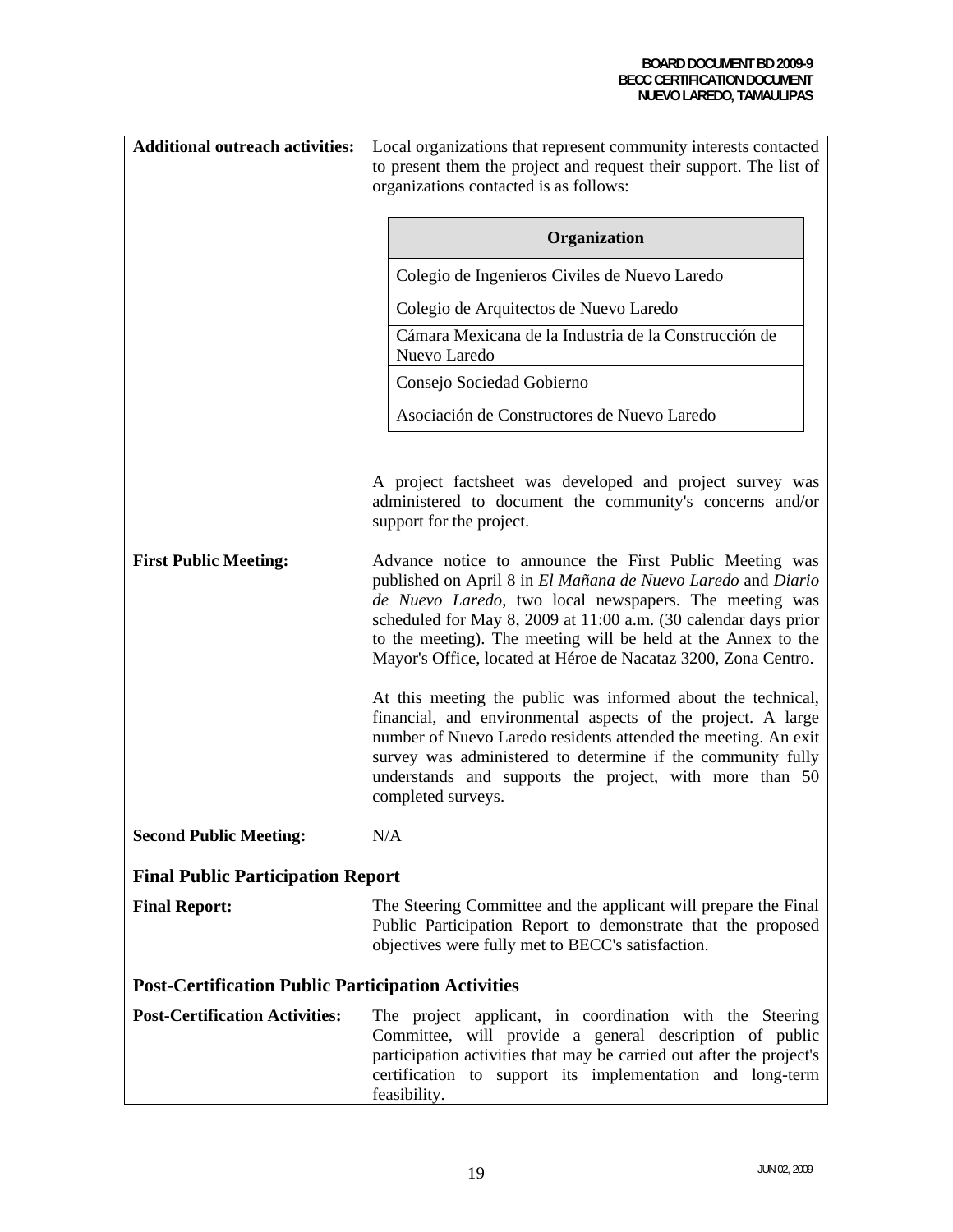### **Pending Issues:**

### Final Public Participation Report

### **Criterion Summary:**

A large number of Nuevo Laredo residents attended the public meeting, and it was noticed the community support to the project. An exit survey was administered to determine if the community supports the project, with positive results.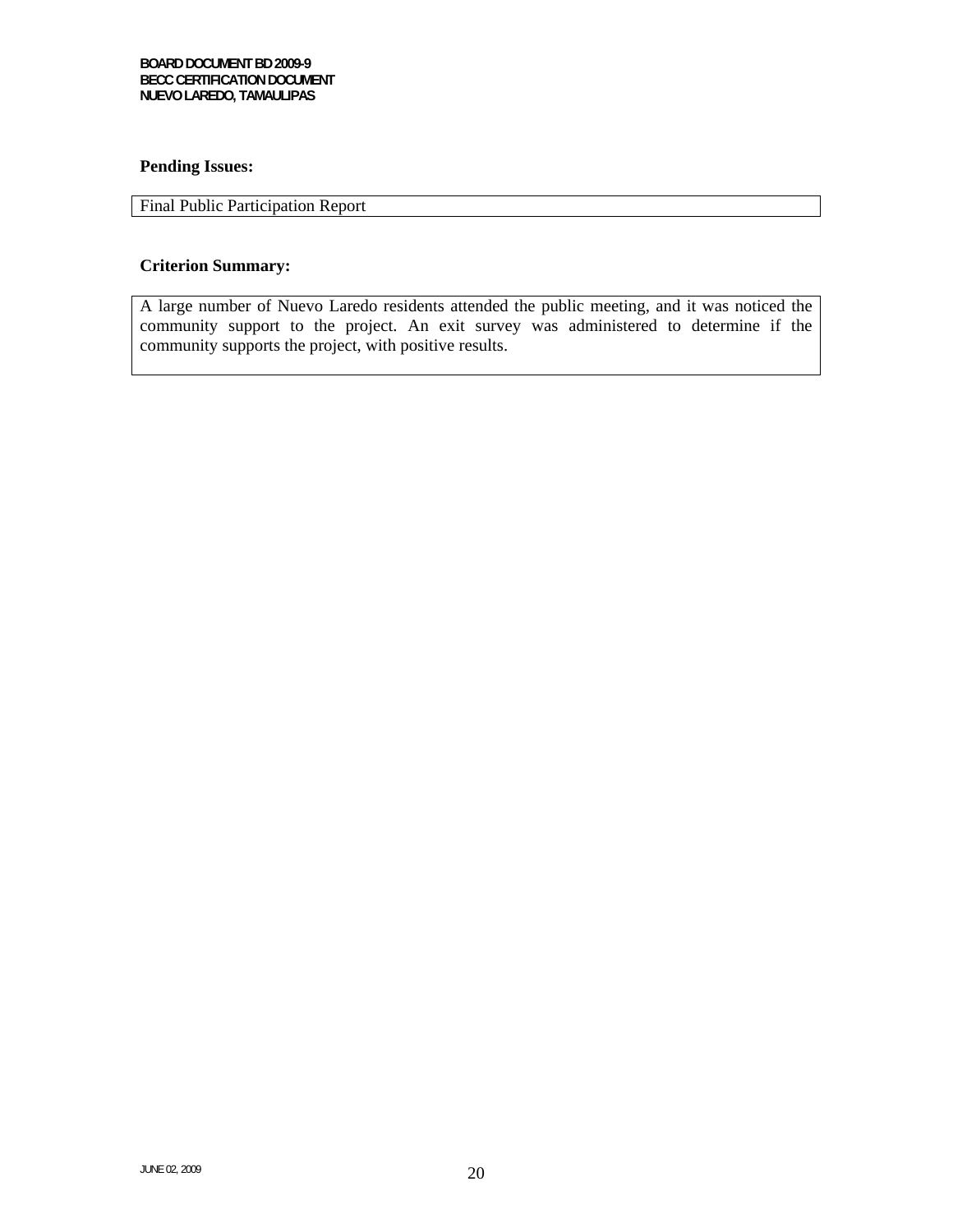## **6. Sustainable Development**

# **6.a Human and Institutional Capacity Building**

| <b>Project Operation and</b><br><b>Maintenance:</b>                                                            | The project applicant will be the agency responsible for<br>operating and maintaining the system through the Secretariat<br>of Public Works, Urban Development, Environment, and<br>Municipal Services.                                                                                                                                                                                                                                                                          |
|----------------------------------------------------------------------------------------------------------------|----------------------------------------------------------------------------------------------------------------------------------------------------------------------------------------------------------------------------------------------------------------------------------------------------------------------------------------------------------------------------------------------------------------------------------------------------------------------------------|
|                                                                                                                | The applicant has the basic institutional and human capacity<br>to operate and maintain the project through the use of,<br>Trained personnel, training program and Operations Manual<br>for roadway maintenance                                                                                                                                                                                                                                                                  |
| <b>Human and Institutional</b><br><b>Capacity Building:</b>                                                    | Actions considered by the project will strengthen the City of<br>Nuevo Laredo by increasing its management capabilities and<br>roadway systems. Additionally, the NADB loan will not<br>have a negative impact on the city's financial situation; on<br>the contrary, it has the potential of improving its debt<br>capacity, a significant consideration that will help maintain<br>the city's current credit rating to address future infrastructure<br>needs in Nuevo Laredo. |
| 6.b Conformance to applicable Local, State, and Regional Regulations<br>and Conservation and Development Plans |                                                                                                                                                                                                                                                                                                                                                                                                                                                                                  |
| <b>Local and Regional Plans</b><br>addressed by the project:                                                   | The proposed project conforms to applicable plans and<br>actions described in the following documents:                                                                                                                                                                                                                                                                                                                                                                           |
|                                                                                                                | 2005-2010 State Development Plan                                                                                                                                                                                                                                                                                                                                                                                                                                                 |
|                                                                                                                | 2008-2010 Municipal Development Plan<br>$\bullet$                                                                                                                                                                                                                                                                                                                                                                                                                                |
|                                                                                                                | The project adheres to the U.S.-Mexico Border 2012<br>٠<br>Environmental Program by meeting Goal 1 -Reduce<br>air emissions as much as possible, towards the<br>attainment of each country's national ambient air<br>standards,<br>and reduces<br>quality<br>exposure<br>to<br>contaminants in the border region.                                                                                                                                                                |
| <b>Laws and Regulations addressed</b><br>by the project:                                                       | project meets<br>municipal regulations<br>The<br>applicable<br>pursuant to road operations within the city.                                                                                                                                                                                                                                                                                                                                                                      |
| <b>6.c Natural Resource Conservation</b>                                                                       |                                                                                                                                                                                                                                                                                                                                                                                                                                                                                  |
|                                                                                                                | The final design will include the implementation of<br>green building practices as part of the technical<br>construction specifications.                                                                                                                                                                                                                                                                                                                                         |
|                                                                                                                | The purpose of the project is to improve the quality of<br>air in the Nuevo Laredo air basin, and benefit the health                                                                                                                                                                                                                                                                                                                                                             |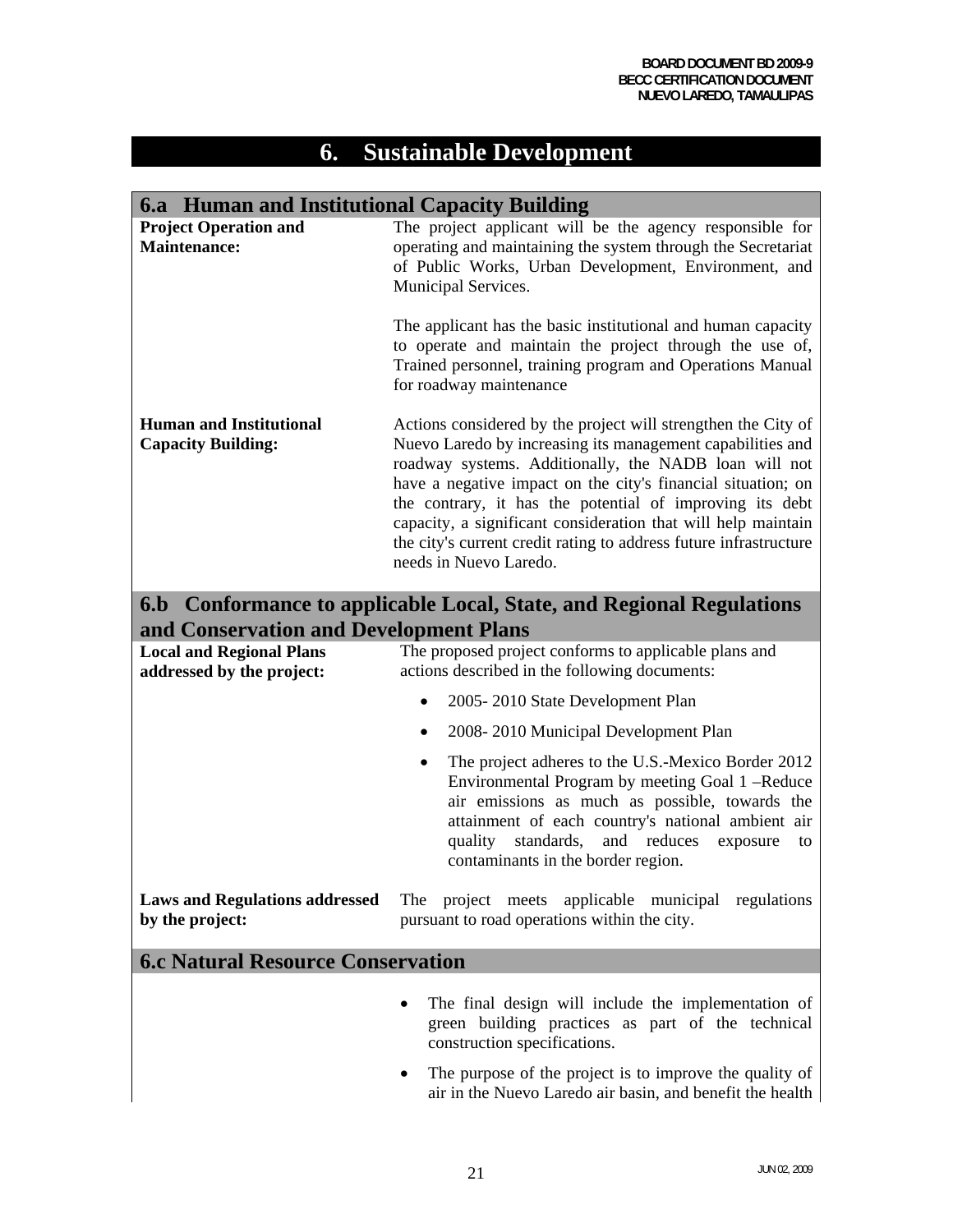|                                  | of residents of the border region without deteriorating<br>the environment.                                                                                                                                                                                                                                                                                                                                                                                                               |
|----------------------------------|-------------------------------------------------------------------------------------------------------------------------------------------------------------------------------------------------------------------------------------------------------------------------------------------------------------------------------------------------------------------------------------------------------------------------------------------------------------------------------------------|
| $\bullet$                        | The project contributes to reduce environmental<br>deterioration by facilitating traffic flow on the existing<br>roadway system.                                                                                                                                                                                                                                                                                                                                                          |
| <b>6.d Community Development</b> |                                                                                                                                                                                                                                                                                                                                                                                                                                                                                           |
|                                  | The project will promote community development by<br>reducing the incidence of respiratory illnesses in the region.<br>Direct benefits to the community are foreseen, and include<br>an improved quality of life of the population by reducing<br>pollution levels; reducing travel times; promoting quick<br>access to emergency, security and other public services;<br>fostering economic development, and increasing the value<br>of properties located adjacent to the project site. |

### **Pending Issues:**

None.

### **Criterion Summary:**

The project complies with all sustainable development principles.